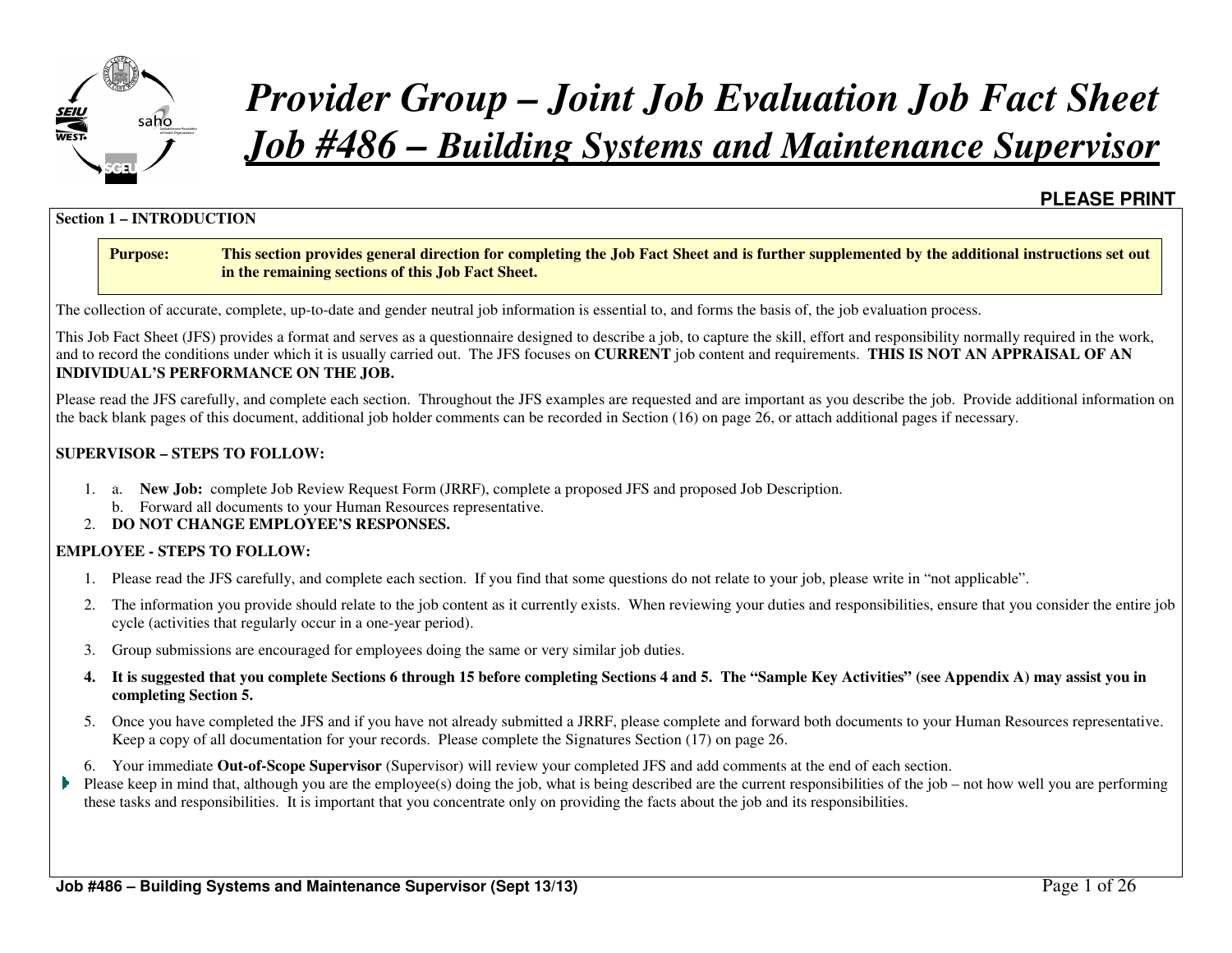| This section gathers information regarding the organization in which your job functions.<br><b>Purpose:</b> |                                                                                                                                  |                                  |  |  |  |  |  |  |
|-------------------------------------------------------------------------------------------------------------|----------------------------------------------------------------------------------------------------------------------------------|----------------------------------|--|--|--|--|--|--|
| Complete the Chart below:                                                                                   |                                                                                                                                  |                                  |  |  |  |  |  |  |
|                                                                                                             | Be sure to write in the <b>Provincial JE Job Title of the position</b> – <b>not</b> the name of the person currently in the job. |                                  |  |  |  |  |  |  |
| Title of your immediate Out-of-Scope Supervisor                                                             | SUPERVISOR'S COMMENTS - ORGANIZATIONAL WORK<br><b>CHART</b>                                                                      |                                  |  |  |  |  |  |  |
|                                                                                                             | Are the responses to this question: $\Box$ Complete                                                                              | $\Box$ Incomplete                |  |  |  |  |  |  |
|                                                                                                             | Do you agree with the responses: $\Box$ Yes                                                                                      | $\Box$ No                        |  |  |  |  |  |  |
| Title of your immediate Supervisor (if different than above)                                                | COMMENTS (must be completed if "Incomplete" or "No" is selected):                                                                |                                  |  |  |  |  |  |  |
|                                                                                                             |                                                                                                                                  |                                  |  |  |  |  |  |  |
|                                                                                                             |                                                                                                                                  |                                  |  |  |  |  |  |  |
|                                                                                                             |                                                                                                                                  |                                  |  |  |  |  |  |  |
| <b>Your current Provincial JE Job Title</b>                                                                 |                                                                                                                                  |                                  |  |  |  |  |  |  |
|                                                                                                             |                                                                                                                                  | Supervisor's Initials: _________ |  |  |  |  |  |  |
|                                                                                                             |                                                                                                                                  |                                  |  |  |  |  |  |  |
|                                                                                                             |                                                                                                                                  |                                  |  |  |  |  |  |  |
|                                                                                                             |                                                                                                                                  |                                  |  |  |  |  |  |  |
|                                                                                                             |                                                                                                                                  |                                  |  |  |  |  |  |  |
| Provincial JE Job Titles that report directly to you (if applicable)                                        |                                                                                                                                  |                                  |  |  |  |  |  |  |
|                                                                                                             |                                                                                                                                  |                                  |  |  |  |  |  |  |
|                                                                                                             |                                                                                                                                  |                                  |  |  |  |  |  |  |
|                                                                                                             |                                                                                                                                  |                                  |  |  |  |  |  |  |
|                                                                                                             |                                                                                                                                  |                                  |  |  |  |  |  |  |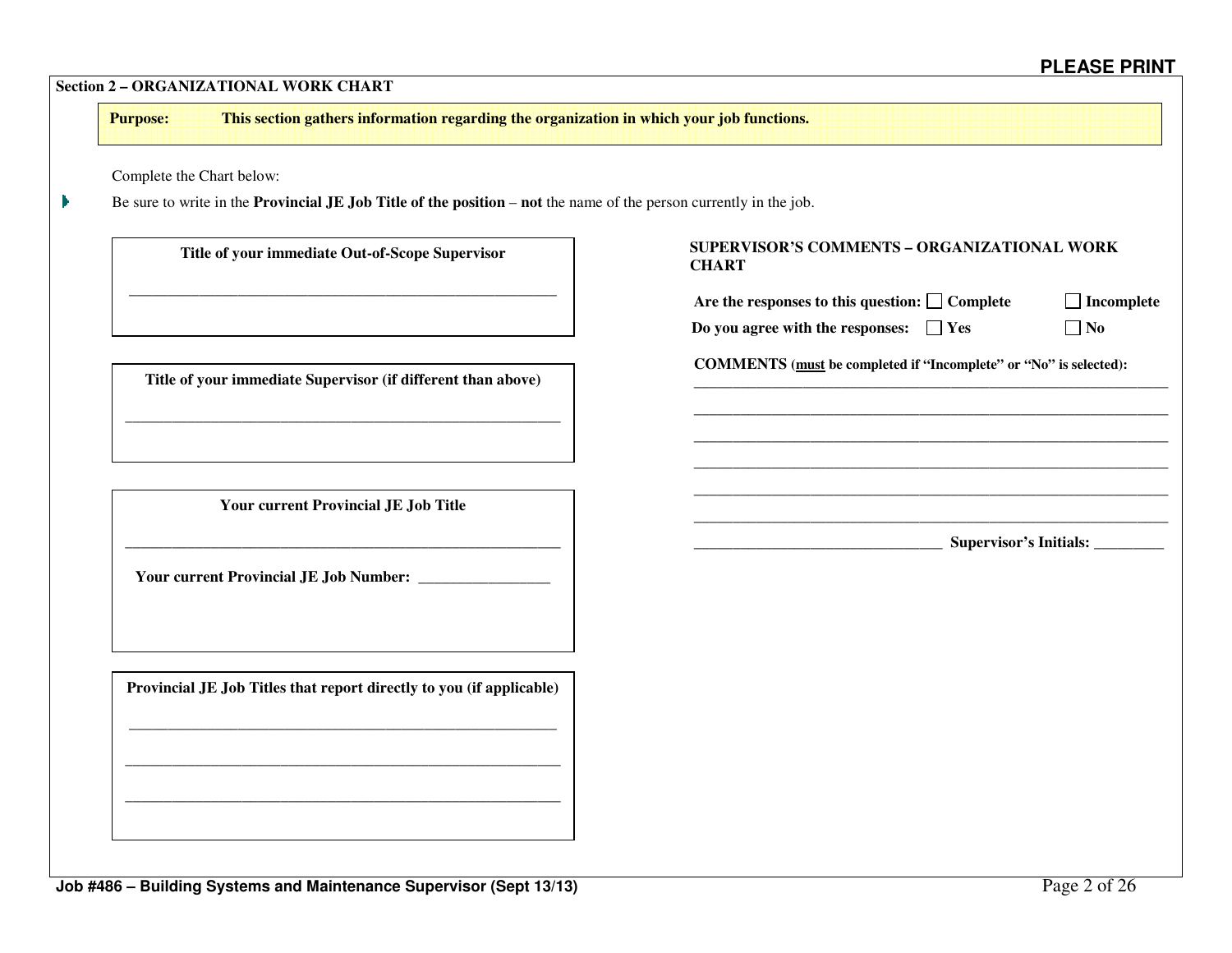| <b>Section 3 - JOB IDENTIFICATION</b>                                                                                                                                              |                                            |                                   |  |                                                                                                                                                                          |  |  |  |  |  |
|------------------------------------------------------------------------------------------------------------------------------------------------------------------------------------|--------------------------------------------|-----------------------------------|--|--------------------------------------------------------------------------------------------------------------------------------------------------------------------------|--|--|--|--|--|
| This section gathers basic identifying material so we can keep track of completed Job Fact Sheets.<br><b>Purpose:</b>                                                              |                                            |                                   |  |                                                                                                                                                                          |  |  |  |  |  |
| Provide your name and work telephone number(s) for contact purposes. For group JFS submissions, please note the name and telephone number(s) of the contact person.                |                                            |                                   |  |                                                                                                                                                                          |  |  |  |  |  |
| Name of person completing the JFS for a single employee, or contact person for group JFS submission (ONLY COMPLETE A GROUP SUBMISSION IF ALL EMPLOYEES<br>ARE DOING THE SAME JOB): |                                            |                                   |  |                                                                                                                                                                          |  |  |  |  |  |
|                                                                                                                                                                                    |                                            |                                   |  |                                                                                                                                                                          |  |  |  |  |  |
|                                                                                                                                                                                    |                                            |                                   |  |                                                                                                                                                                          |  |  |  |  |  |
|                                                                                                                                                                                    |                                            |                                   |  |                                                                                                                                                                          |  |  |  |  |  |
|                                                                                                                                                                                    |                                            |                                   |  |                                                                                                                                                                          |  |  |  |  |  |
| See Section 18 on page 28 for signatures.                                                                                                                                          |                                            |                                   |  |                                                                                                                                                                          |  |  |  |  |  |
| Provincial JE Job Title:                                                                                                                                                           |                                            |                                   |  |                                                                                                                                                                          |  |  |  |  |  |
| Provincial JE Number:                                                                                                                                                              |                                            | Office use only:                  |  | <b>JEMC No.</b><br>$M  -$                                                                                                                                                |  |  |  |  |  |
|                                                                                                                                                                                    |                                            |                                   |  |                                                                                                                                                                          |  |  |  |  |  |
| <b>Section 4 - JOB SUMMARY</b>                                                                                                                                                     |                                            |                                   |  |                                                                                                                                                                          |  |  |  |  |  |
| <b>Purpose:</b>                                                                                                                                                                    | This section describes why the job exists. |                                   |  |                                                                                                                                                                          |  |  |  |  |  |
| installation of equipment, and development and implementation of preventative maintenance programs.                                                                                |                                            |                                   |  | Briefly describe the general purpose of this job: Supervises and administers maintenance operations, and oversees operation and maintenance of building control systems, |  |  |  |  |  |
| Tips:<br>Consider "Why does this job exist?" and "What is this job responsible for?"                                                                                               |                                            |                                   |  |                                                                                                                                                                          |  |  |  |  |  |
| Think about what you would say if someone approached you and asked<br>you about your job.                                                                                          |                                            |                                   |  |                                                                                                                                                                          |  |  |  |  |  |
| You may wish to begin with:"The (Job Title) exists to " or "The (Job Title)<br>is responsible for'                                                                                 |                                            |                                   |  |                                                                                                                                                                          |  |  |  |  |  |
| <b>SUPERVISOR'S COMMENTS - JOB SUMMARY</b>                                                                                                                                         |                                            |                                   |  |                                                                                                                                                                          |  |  |  |  |  |
|                                                                                                                                                                                    |                                            |                                   |  | COMMENTS (must be completed if "Incomplete" or "No" is selected):                                                                                                        |  |  |  |  |  |
| Are the responses to this question:<br>Do you agree with the responses:                                                                                                            | $\Box$ Complete<br>$\vert$   Yes           | $\Box$ Incomplete<br>$\square$ No |  |                                                                                                                                                                          |  |  |  |  |  |
|                                                                                                                                                                                    |                                            |                                   |  |                                                                                                                                                                          |  |  |  |  |  |
|                                                                                                                                                                                    |                                            |                                   |  |                                                                                                                                                                          |  |  |  |  |  |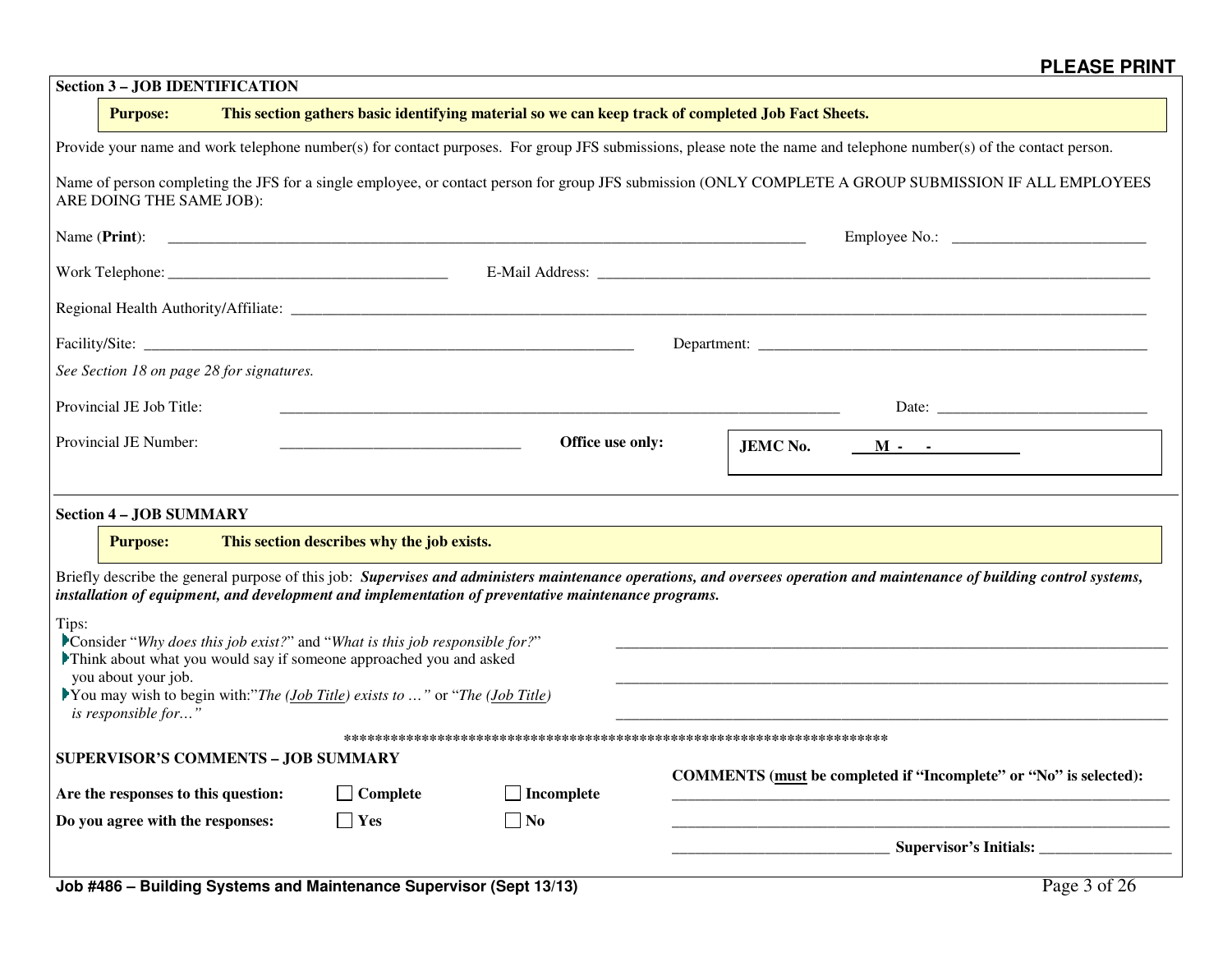#### **Section 5 – KEY WORK ACTIVITIES**

#### **Purpose:This section describes the key activities, duties and responsibilities of the job.**

Consider the full range of job duties or responsibilities undertaken over the year. Summarize these in rough form before completing this section.

Group the job duties or responsibilities that are related and summarize them in a phrase, at the top of each box (e.g., counseling and patient education, preventative maintenance, community involvement). Estimate (to the nearest 5%) the percentage of time per year spent on each key work activity summarized in the section(s) below. Most jobs can be described in three to five key work activities.

**The total of all key work activity sections should equal but not exceed 100%.** For example: ½ day every day per year = 50%; 3 months per year =  $25\%$ ;  $2\frac{1}{2}$  weeks per year = 5%

After summarizing each key work activity, provide details or examples that describe the related job duties or responsibilities. If using abbreviations, acronyms or technical terminology, please initially explain their meaning.

- Don't get lost in detail in describing the duties and responsibilities. Use clear verbs about things that are done in connection with each one. Avoid using a gender biased wording (i.e. he or she) in describing the work.
- It is important that the **whole job** be described, not just a particular dimension or a special project. Þ.

**The "Sample Key Activities" (see Appendix A) may assist you in completing this section.**

| Key Work Activity A: Supervisory                                                                                                                                         | <b>SUPERVISOR'S COMMENTS – KEY WORK ACTIVITIES</b>                       |
|--------------------------------------------------------------------------------------------------------------------------------------------------------------------------|--------------------------------------------------------------------------|
| <b>Duties/Responsibilities:</b>                                                                                                                                          | Are the responses to this question: $\Box$ Complete<br>Incomplete        |
| Supervises, prioritizes workload, schedules staff and deals with staff payroll issues.<br>Provides input into staffing, performance evaluations and performance reviews. | $\Box$ No<br>Do you agree with the responses: $\Box$ Yes                 |
| Coordinates orientation, education and training for staff and students.<br>Develops policies and procedures for approval.                                                | <b>COMMENTS</b> (must be completed if "Incomplete" or "No" is selected): |
| Ensures the appropriate policies and standards are implemented and maintained.<br>Directs / coordinates preventative maintenance program.                                |                                                                          |
| Communicates with and motivates staff.<br>Acts as a liaison with other departments and outside agencies.                                                                 |                                                                          |
| Oversees projects / renovations.                                                                                                                                         |                                                                          |
| Ensures manuals / blueprints are current.                                                                                                                                |                                                                          |
|                                                                                                                                                                          |                                                                          |
|                                                                                                                                                                          | <b>Supervisor's Initials:</b>                                            |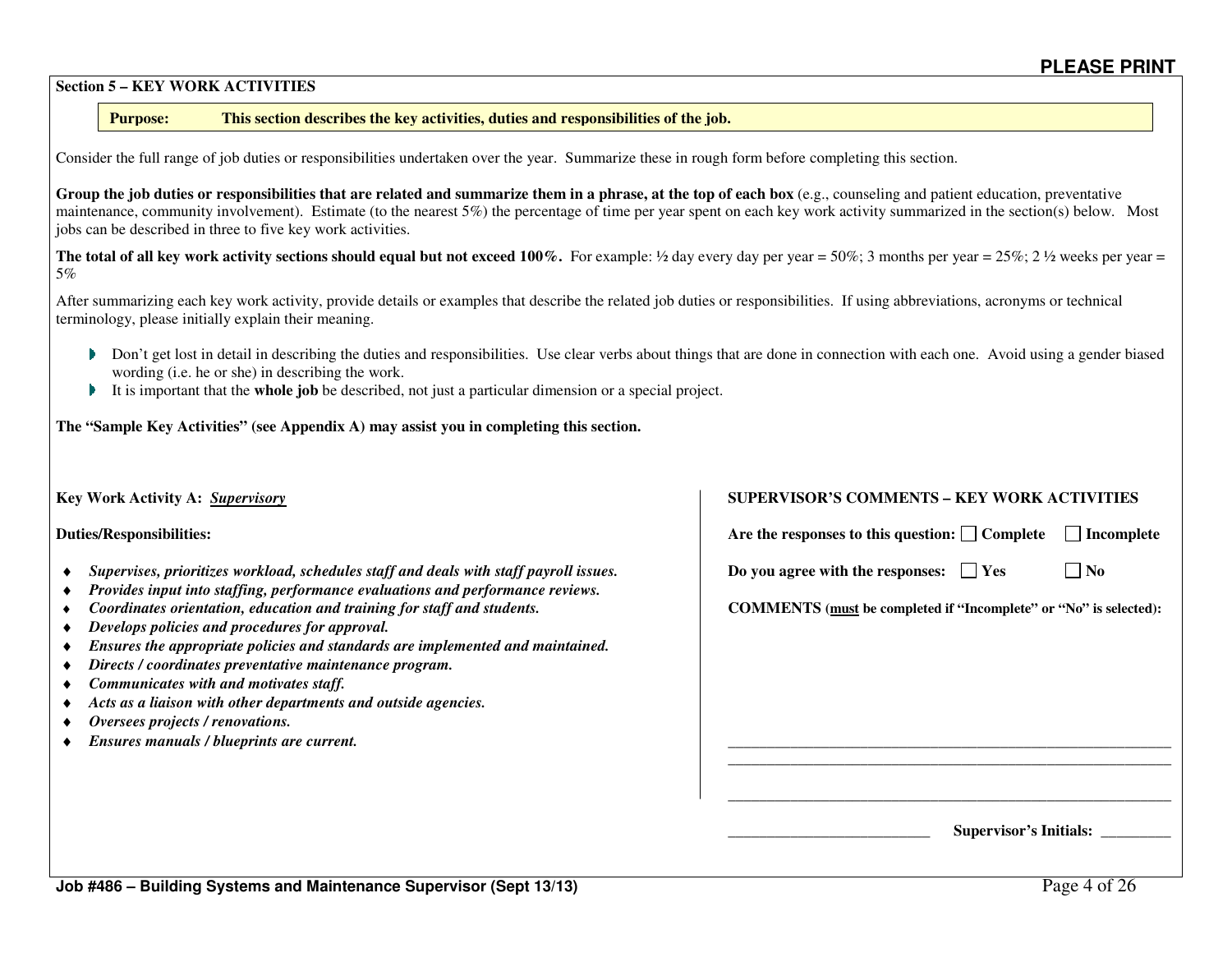| Key Work Activity B: Administration                                                                                                                                                                                                                                                                                                                                                                                                                                                                                                                                                                                                                                                | <b>SUPERVISOR'S COMMENTS - KEY WORK ACTIVITIES</b>                                                                                              |  |  |  |  |
|------------------------------------------------------------------------------------------------------------------------------------------------------------------------------------------------------------------------------------------------------------------------------------------------------------------------------------------------------------------------------------------------------------------------------------------------------------------------------------------------------------------------------------------------------------------------------------------------------------------------------------------------------------------------------------|-------------------------------------------------------------------------------------------------------------------------------------------------|--|--|--|--|
| <b>Duties/Responsibilities:</b>                                                                                                                                                                                                                                                                                                                                                                                                                                                                                                                                                                                                                                                    | Are the responses to this question: $\Box$ Complete<br>$\Box$ Incomplete                                                                        |  |  |  |  |
| Prepares estimates (e.g., repairs, projects, renovations).<br>٠<br>Prepares reports (e.g., preventative maintenance, project status, recommendations).<br>Coordinates the education and training of staff.<br>Assists in establishing and implementing policies and procedures.<br>٠<br>Approves and verifies budget expenditures / service agreements.<br>٠<br>Corrects / verifies payroll.<br>٠<br>Plans and monitors renovation projects.<br>Liaises with purchasing staff, project leaders, planner (e.g., preventative maintenance,<br>٠<br>renovations, project tendering).<br>Recommends project progress payments.<br>٠<br>Maintains inventory (e.g., obtains quotations). | Do you agree with the responses: $\Box$ Yes<br>$\overline{\phantom{a}}$ No<br>COMMENTS (must be completed if "Incomplete" or "No" is selected): |  |  |  |  |
|                                                                                                                                                                                                                                                                                                                                                                                                                                                                                                                                                                                                                                                                                    | Supervisor's Initials:                                                                                                                          |  |  |  |  |
| Key Work Activity C: Building/Plant Systems<br><b>Duties/Responsibilities:</b>                                                                                                                                                                                                                                                                                                                                                                                                                                                                                                                                                                                                     | <b>SUPERVISOR'S COMMENTS - KEY WORK ACTIVITIES</b><br>Are the responses to this question: $\Box$ Complete<br>$\Box$ Incomplete                  |  |  |  |  |
| Operates and monitors computerized building control systems.<br>Operates, services and maintains plant systems (e.g., boilers up to 5th Class), chillers,<br>٠<br>HVAC and associated equipment.<br>Monitors critical alarm systems.<br>Monitors and maintains facility systems (e.g., fire, call, security, emergency power,<br>٠<br>pneumatic, electronic systems).                                                                                                                                                                                                                                                                                                              |                                                                                                                                                 |  |  |  |  |
|                                                                                                                                                                                                                                                                                                                                                                                                                                                                                                                                                                                                                                                                                    | $\Box$ No<br>Do you agree with the responses: $\Box$ Yes                                                                                        |  |  |  |  |
|                                                                                                                                                                                                                                                                                                                                                                                                                                                                                                                                                                                                                                                                                    | COMMENTS (must be completed if "Incomplete" or "No" is selected):                                                                               |  |  |  |  |
|                                                                                                                                                                                                                                                                                                                                                                                                                                                                                                                                                                                                                                                                                    | <b>Supervisor's Initials:</b>                                                                                                                   |  |  |  |  |

**Section 5 – KEY WORK ACTIVITIES (cont'd)**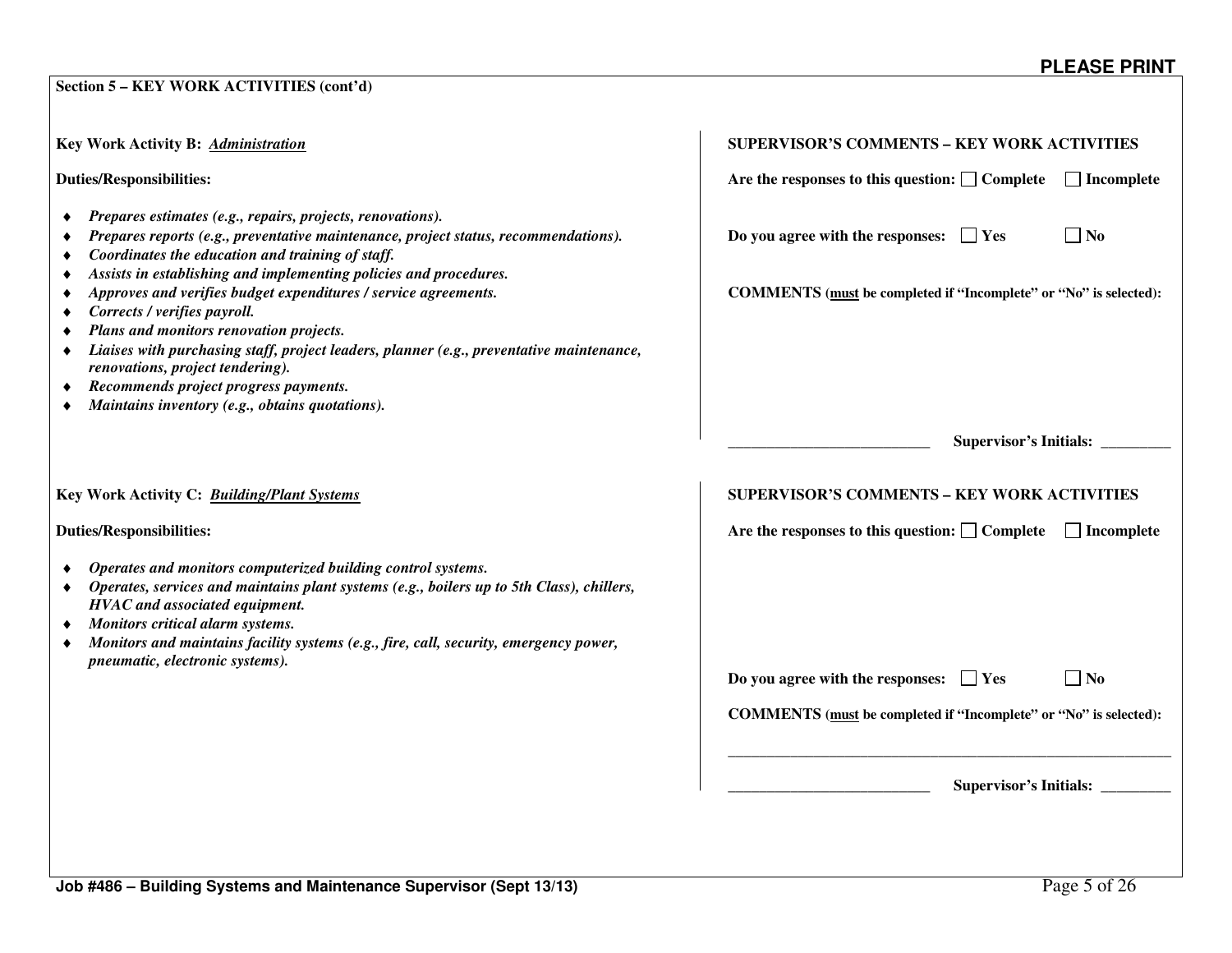| Key Work Activity D: Equipment/Systems Maintenance                                                                                                                                                                                                                                                                           | <b>SUPERVISOR'S COMMENTS - KEY WORK ACTIVITIES</b>                           |
|------------------------------------------------------------------------------------------------------------------------------------------------------------------------------------------------------------------------------------------------------------------------------------------------------------------------------|------------------------------------------------------------------------------|
| <b>Duties/Responsibilities:</b>                                                                                                                                                                                                                                                                                              | Are the responses to this question: $\Box$ Complete<br>  Incomplete          |
| Performs final inspections of projects / renovations.<br>Installs, repairs and maintains equipment other than those requiring a plumbing or<br>٠<br>electrical permit.<br>Analyses and troubleshoots equipment/project problems.<br>٠<br>Provides technical direction.<br>٠<br>Upgrades and/or modifies equipment / systems. | Do you agree with the responses: $\Box$ Yes<br>$\Box$ No                     |
|                                                                                                                                                                                                                                                                                                                              | COMMENTS (must be completed if "Incomplete" or "No" is selected):            |
| Key Work Activity E: Preventative Maintenance, Construction and Renovation                                                                                                                                                                                                                                                   | Supervisor's Initials:<br><b>SUPERVISOR'S COMMENTS - KEY WORK ACTIVITIES</b> |
| <b>Duties/Responsibilities:</b>                                                                                                                                                                                                                                                                                              | Are the responses to this question: $\Box$ Complete<br>$\Box$ Incomplete     |
| Leads projects and acts as a liaison with contractors.<br>Oversees and performs preventative maintenance on all equipment, apparatus and<br>٠<br>facility infrastructure.<br>Maintains maintenance logs and records.<br>٠                                                                                                    |                                                                              |
| Enters and retrieves information from computerized maintenance systems.                                                                                                                                                                                                                                                      | Do you agree with the responses: $\Box$ Yes<br>$\Box$ No                     |
|                                                                                                                                                                                                                                                                                                                              | COMMENTS (must be completed if "Incomplete" or "No" is selected):            |
|                                                                                                                                                                                                                                                                                                                              |                                                                              |
|                                                                                                                                                                                                                                                                                                                              | Supervisor's Initials:                                                       |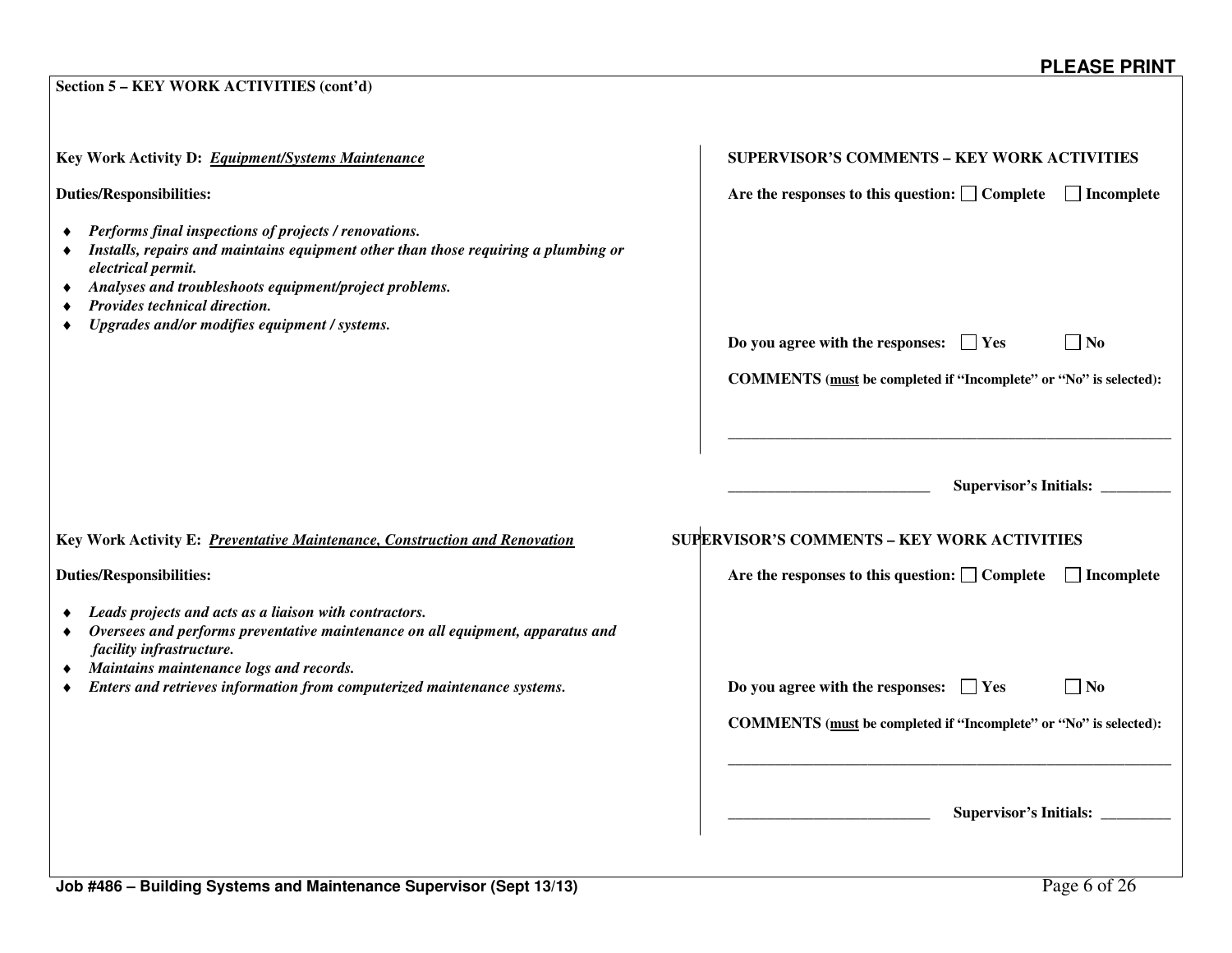### **Section 6 – DECISION-MAKING**

### **Purpose: This section provides a series of situations that may be encountered on the job requiring decision making before taking action.**

For each situation, please indicate the response that most appropriately describes your job. Provide examples where requested. Add any additional examples under "Other".

Example: if the job requires you to follow specific instructions/procedures most of the time, check the box under "Most of the time" and give examples. If the job requires you to modify established methods often, check "Often".

| (a) | In this job, do you (check all responses that apply)                                                                                                                           | Almost<br>never | Sometimes | Often | Most of<br>the time |
|-----|--------------------------------------------------------------------------------------------------------------------------------------------------------------------------------|-----------------|-----------|-------|---------------------|
|     | Follow specific instructions/procedures, use well-defined methods or use established guidelines to achieve desired end<br>results.<br>Example: Follows policies and procedures |                 |           |       |                     |
|     | Modify or change established department methods and procedures, but stay within program or legislative boundaries.<br>Example: <i>Modifying obsolete equipment</i>             |                 |           |       |                     |
|     | Develop new solutions to diverse and complex problems with conflicting requirements because there are no guidelines.<br>Example:                                               |                 |           |       |                     |

| (b) | When there is a situation you have not come across before, do you (check all responses that apply) |  | Sometimes | <b>Often</b> | Most of<br>the time |
|-----|----------------------------------------------------------------------------------------------------|--|-----------|--------------|---------------------|
|     | Immediately ask the supervisor/leader what to do                                                   |  |           |              |                     |
|     | Ask co-workers for help in deciding what to do                                                     |  |           |              |                     |
|     | Read manuals and figure out what to do                                                             |  |           |              |                     |
|     | Decide with your supervisor what to do                                                             |  |           |              |                     |
|     | Check guidelines and past practices                                                                |  |           |              |                     |
|     | Decide what to do based on your related experience                                                 |  |           |              |                     |
|     | Get advice with problems from management and/or other sources (e.g. supplier, consultants)         |  |           |              |                     |
|     | Other (specify)                                                                                    |  |           |              |                     |
|     |                                                                                                    |  |           |              |                     |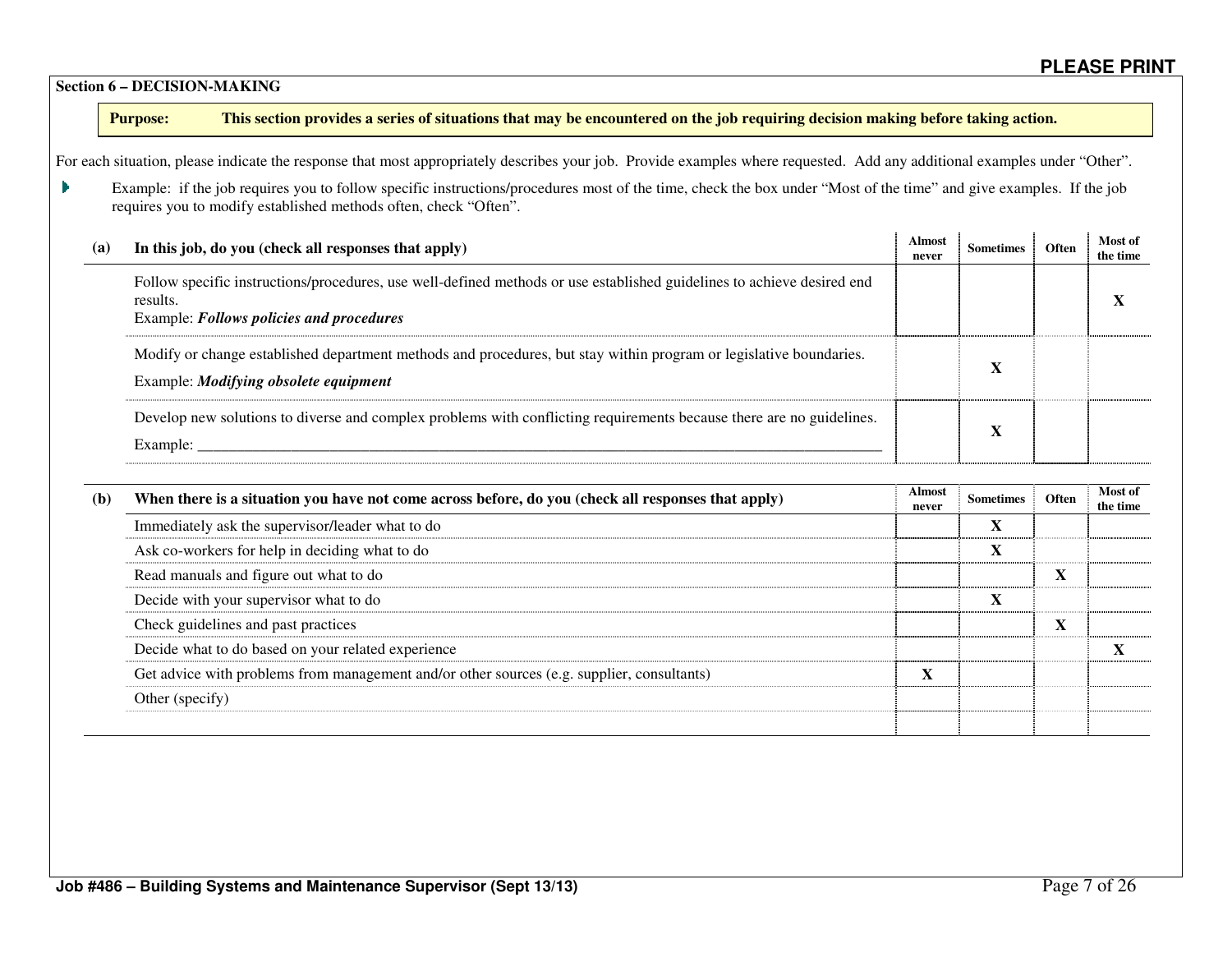| (c)                                                                                                                   | and provide examples)            |            |                                                                   | To what extent are the decision-making requirements of this job guided by others (check all responses that apply | <b>Almost</b><br>never | <b>Sometimes</b>                     | Often       | Most of<br>the time |
|-----------------------------------------------------------------------------------------------------------------------|----------------------------------|------------|-------------------------------------------------------------------|------------------------------------------------------------------------------------------------------------------|------------------------|--------------------------------------|-------------|---------------------|
|                                                                                                                       | Immediate supervisor             |            |                                                                   |                                                                                                                  |                        |                                      |             |                     |
|                                                                                                                       | Example: Manager                 |            |                                                                   |                                                                                                                  |                        | X                                    |             |                     |
|                                                                                                                       | Others in own program/department |            |                                                                   |                                                                                                                  |                        |                                      |             |                     |
|                                                                                                                       | Example: <i>Employees</i>        |            |                                                                   |                                                                                                                  |                        |                                      | $\mathbf X$ |                     |
|                                                                                                                       | Others within the RHA            |            |                                                                   |                                                                                                                  |                        | $\mathbf X$                          |             |                     |
|                                                                                                                       | Example: Peers                   |            |                                                                   |                                                                                                                  |                        |                                      |             |                     |
|                                                                                                                       | Departmental Management          |            |                                                                   |                                                                                                                  |                        | $\mathbf{X}$                         |             |                     |
|                                                                                                                       | Example: Director                |            |                                                                   |                                                                                                                  |                        |                                      |             |                     |
|                                                                                                                       | Specialists / Clinical Experts   |            |                                                                   |                                                                                                                  |                        | $\mathbf X$                          |             |                     |
|                                                                                                                       | Example: Consultants             |            |                                                                   |                                                                                                                  |                        |                                      |             |                     |
|                                                                                                                       | Senior Management                |            |                                                                   |                                                                                                                  | $\mathbf X$            |                                      |             |                     |
|                                                                                                                       |                                  |            |                                                                   |                                                                                                                  |                        |                                      |             |                     |
|                                                                                                                       | Other                            |            |                                                                   |                                                                                                                  |                        |                                      |             |                     |
|                                                                                                                       |                                  |            |                                                                   |                                                                                                                  |                        |                                      |             |                     |
|                                                                                                                       |                                  |            |                                                                   |                                                                                                                  |                        |                                      |             |                     |
| SUPERVISOR'S COMMENTS - DECISION-MAKING<br>$\Box$ Complete<br>Are the responses to the question:<br>$\Box$ Incomplete |                                  |            | COMMENTS (must be completed if "Incomplete" or "No" is selected): |                                                                                                                  |                        |                                      |             |                     |
|                                                                                                                       | Do you agree with the responses: | $\Box$ Yes | $\Box$ No                                                         |                                                                                                                  |                        |                                      |             |                     |
|                                                                                                                       |                                  |            |                                                                   |                                                                                                                  |                        | Supervisor's Initials: _____________ |             |                     |
|                                                                                                                       |                                  |            |                                                                   |                                                                                                                  |                        |                                      |             |                     |
|                                                                                                                       |                                  |            |                                                                   |                                                                                                                  |                        |                                      |             |                     |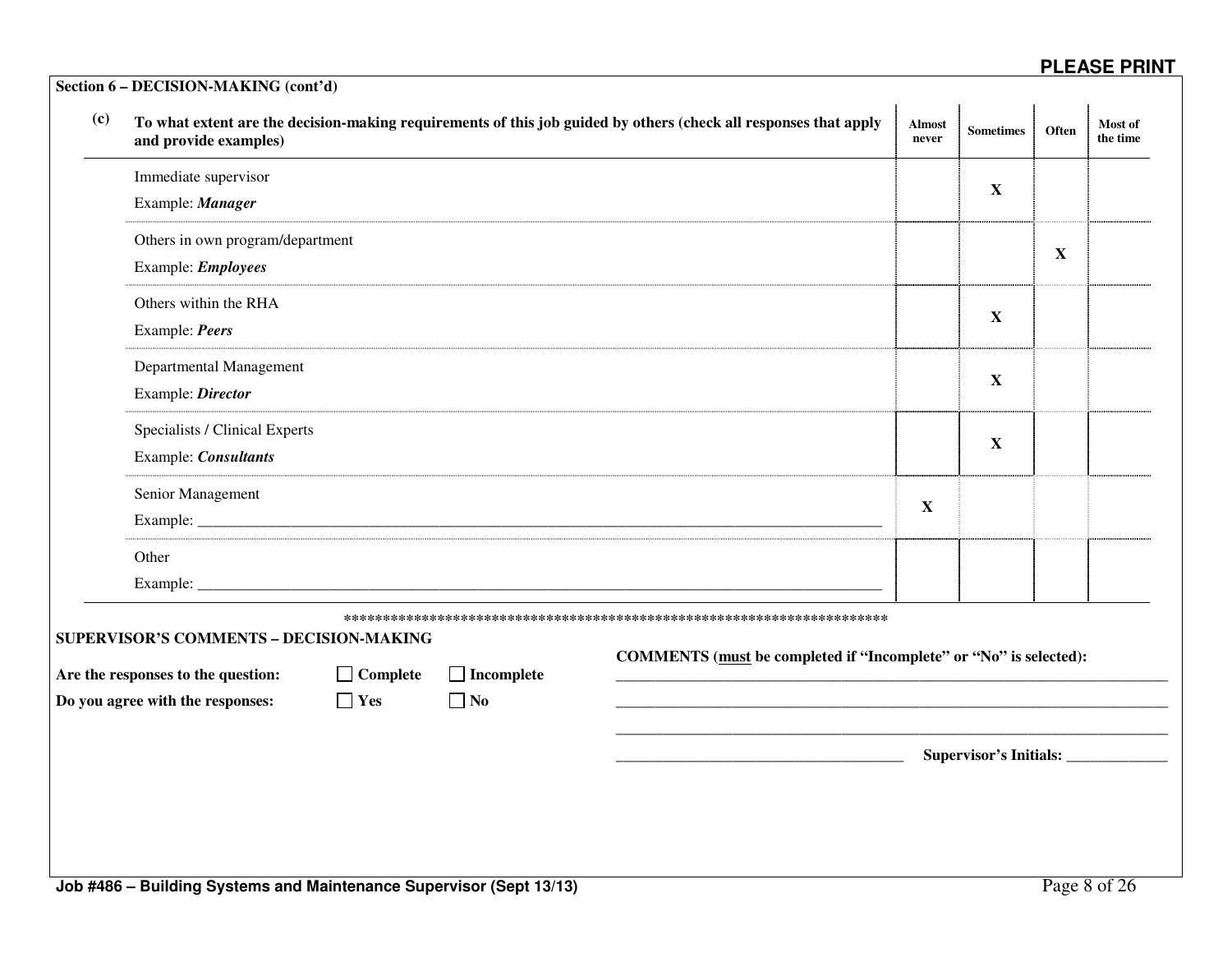|     |                                                                                                                                                                                                                                                                                                                                                   | <b>Section 7 - EDUCATION AND SPECIFIC TRAINING</b>                          |                   |                                  |                                                                                                                                 |  |  |  |  |  |
|-----|---------------------------------------------------------------------------------------------------------------------------------------------------------------------------------------------------------------------------------------------------------------------------------------------------------------------------------------------------|-----------------------------------------------------------------------------|-------------------|----------------------------------|---------------------------------------------------------------------------------------------------------------------------------|--|--|--|--|--|
|     | <b>Purpose:</b>                                                                                                                                                                                                                                                                                                                                   |                                                                             |                   |                                  | This section gathers information on the minimum level of completed formal education required for the job.                       |  |  |  |  |  |
| (a) | What minimum level of completed schooling or formal training would be necessary for a new person being hired into this job? This does not reflect the education<br>that you have, but what is the typical minimum requirement of the job.                                                                                                         |                                                                             |                   |                                  |                                                                                                                                 |  |  |  |  |  |
|     | The total minimum level of completed schooling or formal training should include all classroom, laboratory, practicum, clinical, or apprenticeship, etc., time required<br>prior to graduation or certification.                                                                                                                                  |                                                                             |                   |                                  |                                                                                                                                 |  |  |  |  |  |
|     | (i)                                                                                                                                                                                                                                                                                                                                               | High School:                                                                | Grade $10$ $\Box$ | Grade 11 $\Box$                  | Grade 12 $\boxtimes$                                                                                                            |  |  |  |  |  |
|     | (ii)                                                                                                                                                                                                                                                                                                                                              | Technical/Vocational/Community College:                                     |                   | 1 year $\boxtimes$               | 2 years $\Box$<br>$3 \text{ years}$                                                                                             |  |  |  |  |  |
|     |                                                                                                                                                                                                                                                                                                                                                   | Specify (Do not use abbreviations): Building Systems Technician certificate |                   |                                  |                                                                                                                                 |  |  |  |  |  |
|     | (iii)                                                                                                                                                                                                                                                                                                                                             | Licensed Trades: $1$ year $\Box$                                            | 2 years $\Box$    | $3 \text{ years}$                | 4 years $\Box$<br>5 years $\Box$                                                                                                |  |  |  |  |  |
|     | (iv)                                                                                                                                                                                                                                                                                                                                              | University:                                                                 | $3 \text{ years}$ | $4 \text{ years}$ Masters $\Box$ |                                                                                                                                 |  |  |  |  |  |
|     |                                                                                                                                                                                                                                                                                                                                                   |                                                                             |                   |                                  |                                                                                                                                 |  |  |  |  |  |
| (b) |                                                                                                                                                                                                                                                                                                                                                   | Is any Provincial, National or professional certification mandatory?        |                   |                                  | $\boxtimes$ Yes<br>$\Box$ No                                                                                                    |  |  |  |  |  |
|     |                                                                                                                                                                                                                                                                                                                                                   |                                                                             |                   |                                  | If yes, please specify and provide the name of the licensing / certification / registration body (do not use abbreviations):    |  |  |  |  |  |
|     |                                                                                                                                                                                                                                                                                                                                                   |                                                                             |                   |                                  | $5th$ Class Power Engineering certificate as required by the Boiler and Pressure Vessels Safety Act                             |  |  |  |  |  |
| (c) |                                                                                                                                                                                                                                                                                                                                                   |                                                                             |                   |                                  | What additional special skills, training, or licenses are needed to perform the job? Indicate the length of the course/program: |  |  |  |  |  |
|     | Specify (Do not use abbreviations):<br>Refrigeration certificate, as required by the job<br>$5th$ Class Power Engineer certificate, where required by the job<br>Intermediate computer skills<br>Ability to work independently<br>Organizational and leadership skills<br><b>Communication and interpersonal skills</b><br>Valid driver's license |                                                                             |                   |                                  |                                                                                                                                 |  |  |  |  |  |
|     |                                                                                                                                                                                                                                                                                                                                                   | SUPERVISOR'S COMMENTS - EDUCATION AND SPECIFIC TRAINING                     |                   |                                  |                                                                                                                                 |  |  |  |  |  |
|     |                                                                                                                                                                                                                                                                                                                                                   | Are the responses to the question:                                          | <b>Complete</b>   | $\Box$ Incomplete                | COMMENTS (must be completed if "Incomplete" or "No" is selected):                                                               |  |  |  |  |  |
|     |                                                                                                                                                                                                                                                                                                                                                   | Do you agree with the responses:                                            | $\Box$ Yes        | $\Box$ No                        |                                                                                                                                 |  |  |  |  |  |
|     |                                                                                                                                                                                                                                                                                                                                                   |                                                                             |                   |                                  | Supervisor's Initials:                                                                                                          |  |  |  |  |  |
|     |                                                                                                                                                                                                                                                                                                                                                   |                                                                             |                   | $-10 - 140$                      | $D_{\text{max}} \cap \mathcal{L} \cap \mathcal{L}$                                                                              |  |  |  |  |  |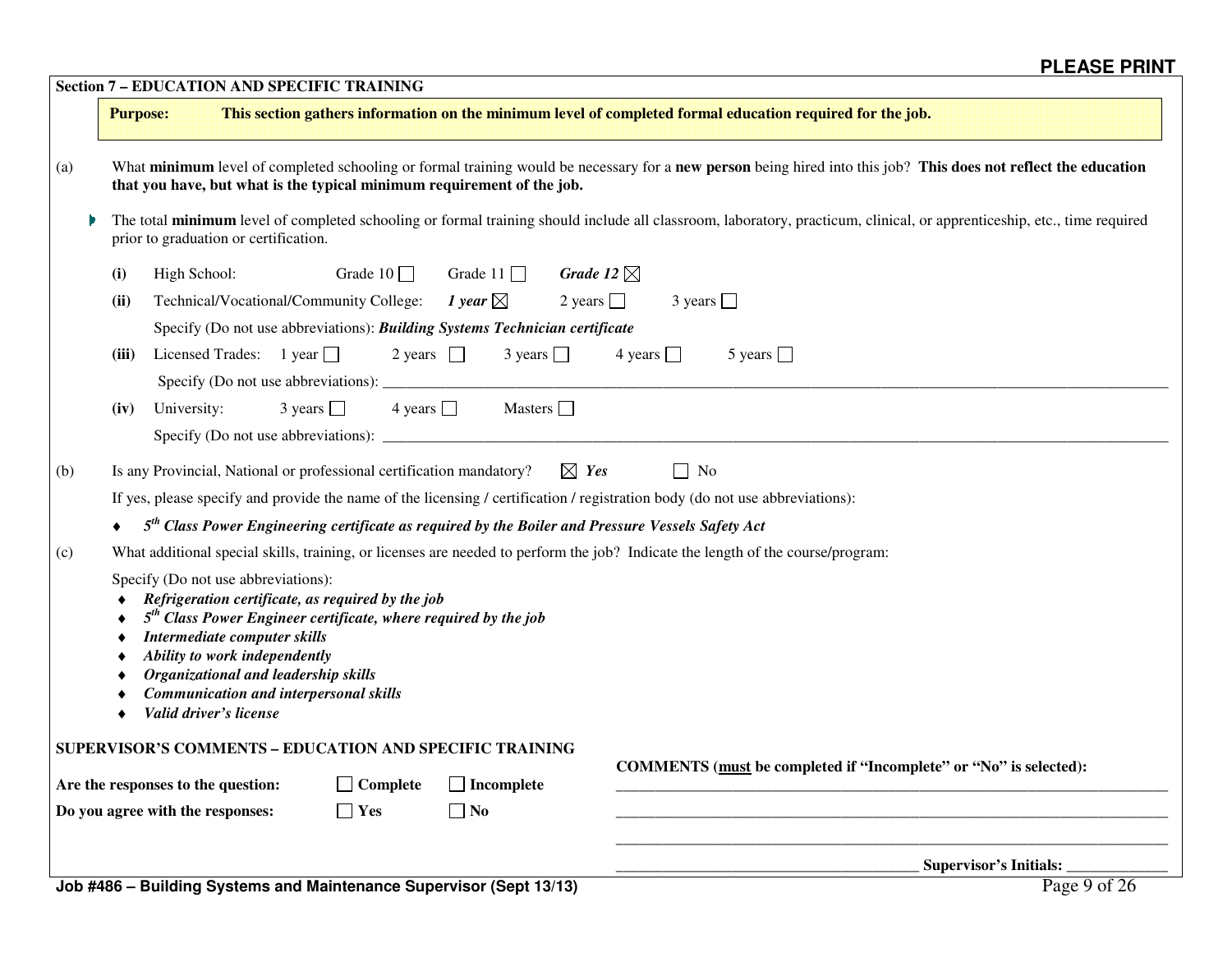|  | <b>Section 8 – EXPERIENCE</b> |
|--|-------------------------------|
|--|-------------------------------|

|     | <b>Purpose:</b>                                                                                                     |                                                                                                                                                       | related experience and/or on-the-job learning or adjustment.                                                                                                                                                                        |                               | This section gathers information on the minimum relevant experience required for a job. Relevant experience may include previous job-                                                                                                                                               |
|-----|---------------------------------------------------------------------------------------------------------------------|-------------------------------------------------------------------------------------------------------------------------------------------------------|-------------------------------------------------------------------------------------------------------------------------------------------------------------------------------------------------------------------------------------|-------------------------------|-------------------------------------------------------------------------------------------------------------------------------------------------------------------------------------------------------------------------------------------------------------------------------------|
|     | needed to carry out the requirements of this job.                                                                   |                                                                                                                                                       |                                                                                                                                                                                                                                     |                               | Estimate the minimum relevant experience gained: (a) prior to and/or (b) on-the-job, that is required for a new person with the education recorded in Section 7 to acquire the skills                                                                                               |
|     |                                                                                                                     |                                                                                                                                                       | For part (a), ask yourself, "Is previous related job experience necessary? If so, how much?"                                                                                                                                        |                               | For part (b), ask yourself, "Is time on the job required to learn new tasks and responsibilities or to adjust to the job? If so, how much?"<br>Do not include laboratory, practicum, clinical or apprenticeship, etc., time recorded in Section 7, Education and Specific Training. |
| (a) |                                                                                                                     |                                                                                                                                                       |                                                                                                                                                                                                                                     |                               | Required previous related job experience (do not include practicum or apprenticeship if covered in Section 7 - Education and Specific Training)                                                                                                                                     |
|     | $\Box$ None                                                                                                         | $\Box$ 6 months                                                                                                                                       | $\Box$ 1 year                                                                                                                                                                                                                       | $\boxtimes$ 3 years           | $\Box$ 5 years                                                                                                                                                                                                                                                                      |
|     | $\Box$ Up to 3 months                                                                                               | $\Box$ 9 months                                                                                                                                       | $\Box$ 2 years                                                                                                                                                                                                                      | $\Box$ 4 years                |                                                                                                                                                                                                                                                                                     |
|     |                                                                                                                     |                                                                                                                                                       | Describe the experience requirements gained on previous jobs here or elsewhere needed to prepare for this job:<br>$\triangleq$ Three (3) years previous experience in a maintenance department to consolidate knowledge and skills. |                               |                                                                                                                                                                                                                                                                                     |
| (b) |                                                                                                                     | Average time required on the job to learn and/or adjust to this job:                                                                                  |                                                                                                                                                                                                                                     |                               |                                                                                                                                                                                                                                                                                     |
|     | $\Box$ 1 month or fewer                                                                                             | $\Box$ 6 months                                                                                                                                       | $\boxtimes$ 1 year                                                                                                                                                                                                                  | $\Box$ 3 years                |                                                                                                                                                                                                                                                                                     |
|     | $\Box$ 3 months                                                                                                     | $\Box$ 9 months                                                                                                                                       | $\Box$ 2 years                                                                                                                                                                                                                      | $\Box$ Other (specify) $\Box$ |                                                                                                                                                                                                                                                                                     |
|     |                                                                                                                     | One $(1)$ year on the job to develop supervisory and administrative skills<br>Become familiar with region/facility/department policies and procedures | Describe the tasks and responsibilities that need to be learned in order to satisfy the requirements of this job:<br>Become familiar with buildings/plant systems and facility-specific equipment                                   |                               |                                                                                                                                                                                                                                                                                     |
|     |                                                                                                                     |                                                                                                                                                       |                                                                                                                                                                                                                                     |                               |                                                                                                                                                                                                                                                                                     |
|     | <b>SUPERVISOR'S COMMENTS - EXPERIENCE</b><br>Are the responses to the question:<br>Do you agree with the responses: | $\Box$ Complete<br>$\Box$ Yes                                                                                                                         | $\Box$ Incomplete<br>$\Box$ No                                                                                                                                                                                                      |                               | COMMENTS (must be completed if "Incomplete" or "No" is selected):                                                                                                                                                                                                                   |
|     |                                                                                                                     |                                                                                                                                                       |                                                                                                                                                                                                                                     |                               |                                                                                                                                                                                                                                                                                     |
|     |                                                                                                                     | Job #486 - Building Systems and Maintenance Supervisor (Sept 13/13)                                                                                   |                                                                                                                                                                                                                                     |                               | Page 10 of 26                                                                                                                                                                                                                                                                       |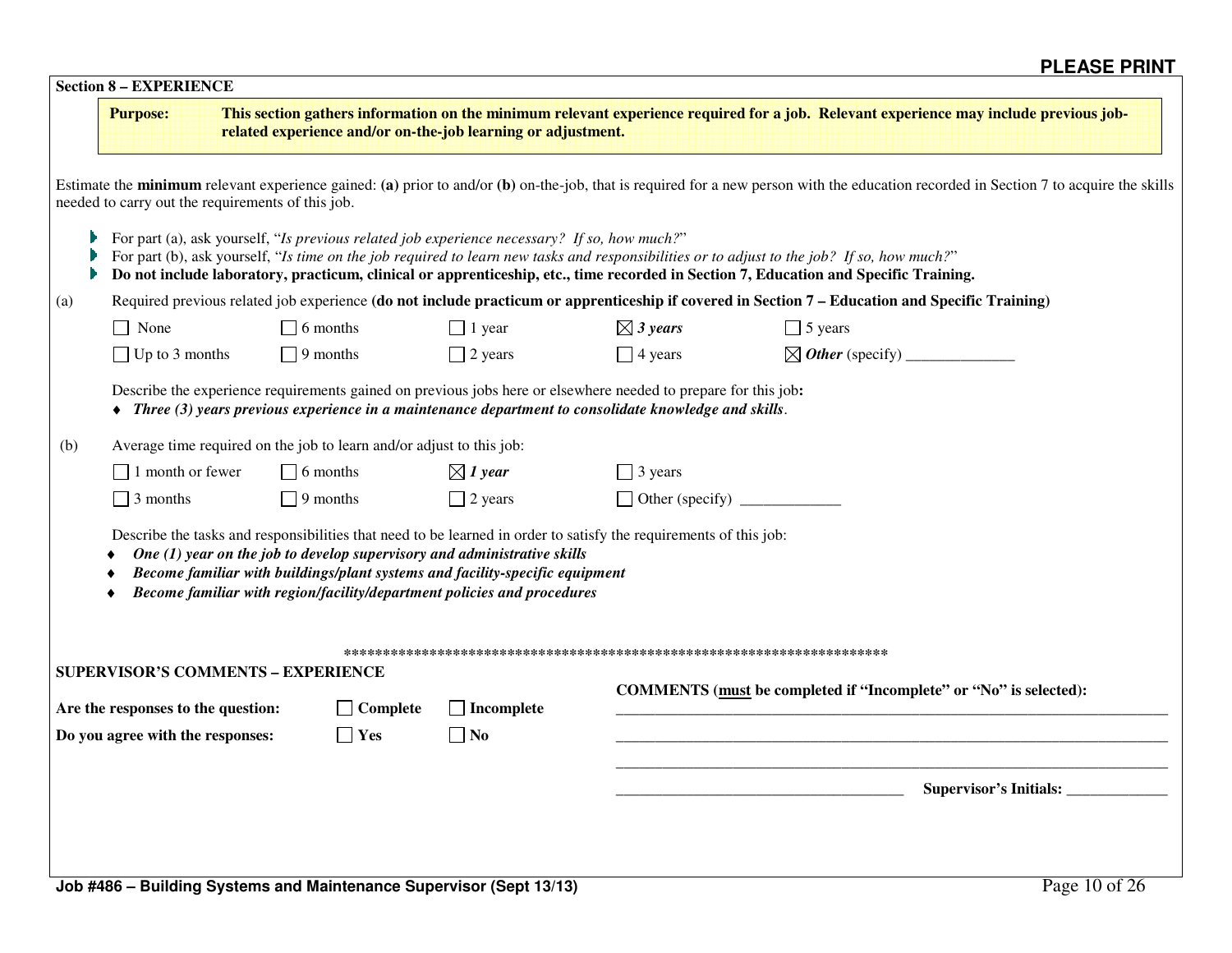|     | <b>Purpose:</b>                                                        |                                                             |                                                                       |                                                                                                                                                       | This section gathers information on the extent to which the job exercises independent action.                                                                                      |
|-----|------------------------------------------------------------------------|-------------------------------------------------------------|-----------------------------------------------------------------------|-------------------------------------------------------------------------------------------------------------------------------------------------------|------------------------------------------------------------------------------------------------------------------------------------------------------------------------------------|
|     |                                                                        | taking actions that have no precedents to serve as a guide. |                                                                       |                                                                                                                                                       | All jobs require some independent action, but to varying degrees. Some jobs are highly structured and have many formal procedures, while others require exercising judgement or    |
|     |                                                                        |                                                             | standards, precedents, leadership from others and direct supervision. |                                                                                                                                                       | Consider the type and level of guidance provided to this job. Guidance can come from rules, instructions, established procedures, defined methods, manuals, policies, professional |
| (a) | directing actions required?                                            |                                                             |                                                                       |                                                                                                                                                       | To what extent does this job control its own work as opposed to being guided by influences such as rules, procedures, policies, supervisory presence or instructions               |
|     |                                                                        |                                                             |                                                                       | Please check the answer that most closely represents expected job requirements.                                                                       |                                                                                                                                                                                    |
|     |                                                                        |                                                             |                                                                       |                                                                                                                                                       | Most job requirements (to the extent possible) are set out within structure and rules and/or readily understood schedules to guide job tasks/duties required.                      |
|     |                                                                        |                                                             |                                                                       |                                                                                                                                                       | Some restrictions apply, but the control over setting work priorities and pace of work is contained within the job.                                                                |
|     |                                                                        |                                                             |                                                                       |                                                                                                                                                       | $\boxtimes$ There are minimal restrictions, leaving significant control over the work being carried out within the scope of the job.                                               |
|     |                                                                        |                                                             |                                                                       |                                                                                                                                                       |                                                                                                                                                                                    |
|     |                                                                        |                                                             |                                                                       |                                                                                                                                                       | Work is mostly repetitive and predictable with little need for judgement. Example:                                                                                                 |
|     | ⊠                                                                      |                                                             | SUPERVISOR'S COMMENTS - INDEPENDENT JUDGEMENT                         | Work presents difficult choices or unique situations that require judgement. Example:<br>Maintaining services during equipment failures and shutdowns |                                                                                                                                                                                    |
|     |                                                                        |                                                             | $\Box$ Complete                                                       | $\Box$ Incomplete                                                                                                                                     | COMMENTS (must be completed if "Incomplete" or "No" is selected):                                                                                                                  |
|     | Are the responses to the question:<br>Do you agree with the responses: |                                                             |                                                                       | $\Box$ No                                                                                                                                             |                                                                                                                                                                                    |
|     |                                                                        |                                                             | $\Box$ Yes                                                            |                                                                                                                                                       |                                                                                                                                                                                    |

**Section 9 – INDEPENDENT JUDGEMENT**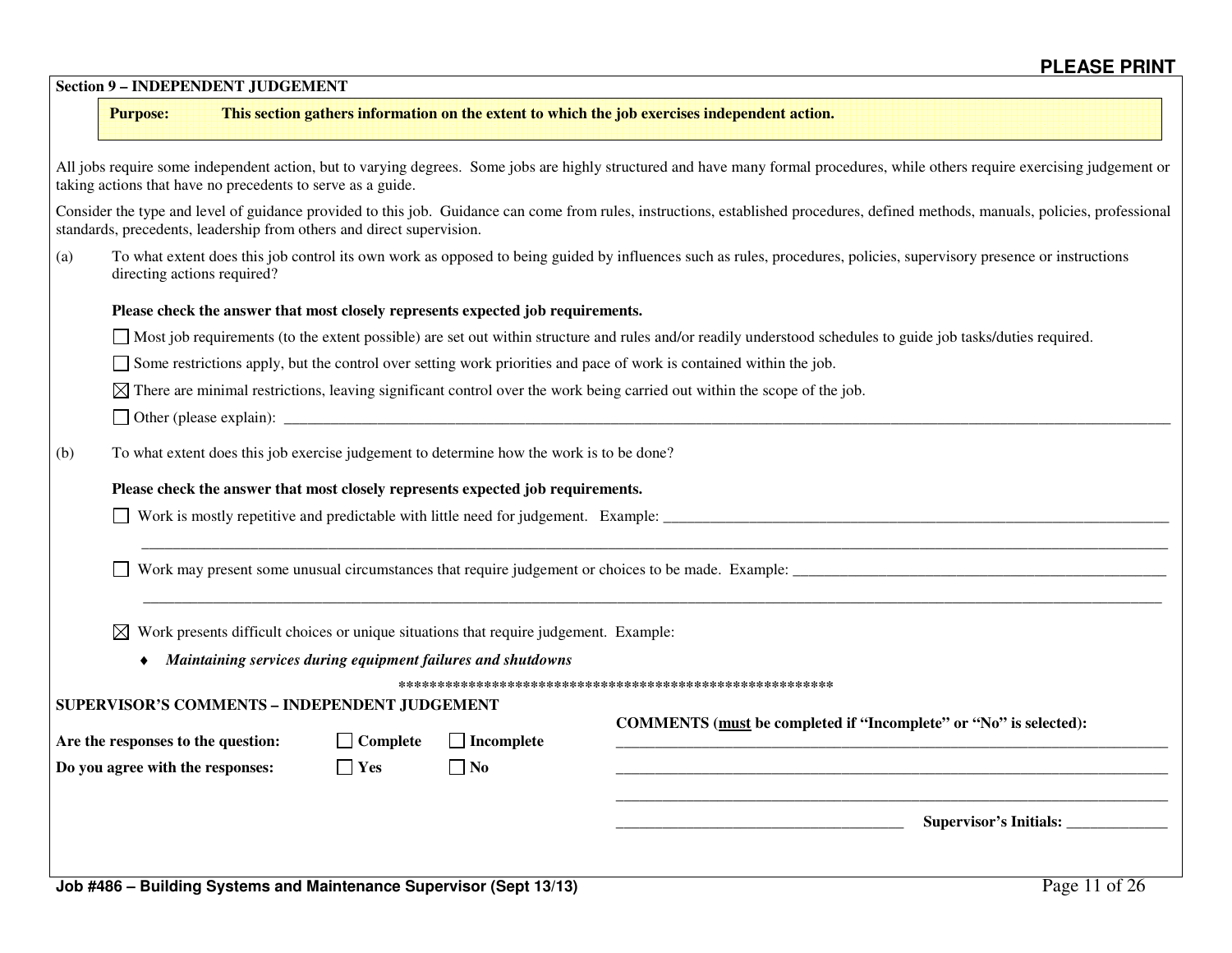#### **Section 10 – WORKING RELATIONSHIPS**

**Purpose: This section gathers information on the typical contacts or working relationships necessary in doing the job.** 

(a) What are the typical contacts or working relationships **necessary** in doing this job? For each contact listed, determine the purpose of the contact and **check off all that apply** in the chart below. **Do not include contact with employees you supervise.** 

#### **Purpose of Contact:**

- 
- **A** No exchange **E** Counseling<br> **B** Exchange of factual or work-related information **E** Secure coop
- 
- 
- **B** Exchange of factual or work-related information **F** Secure cooperation of others for the development of services, programs, policies or **C** Explanation and interpretation of information or ideas agreements on behalf of the Program / Department **D** Discussion of problems with a view to obtaining consent, **G** Negotiation of service and / or supply agreements
- **D** Discussion of problems with a view to obtaining consent, cooperation and/or coordination of activities
- 

|                                                                | <b>PURPOSE OF CONTACT</b><br>Check off all that apply<br>(more than one, if applicable) |                  |                  |                  |  |                  |                  |
|----------------------------------------------------------------|-----------------------------------------------------------------------------------------|------------------|------------------|------------------|--|------------------|------------------|
|                                                                | $\mathbf C$<br>B<br>D<br>E<br>A                                                         |                  |                  |                  |  | F                | G                |
| Employees in the same department                               |                                                                                         | $\boldsymbol{X}$ | $\boldsymbol{X}$ | $\boldsymbol{X}$ |  | $\boldsymbol{X}$ |                  |
| Employees in another department/site (specify)                 |                                                                                         | $\boldsymbol{X}$ | $\boldsymbol{X}$ | X                |  | $\boldsymbol{X}$ |                  |
| <b>Students</b>                                                |                                                                                         | $\boldsymbol{X}$ |                  |                  |  |                  |                  |
| Supervisor / supervisors of programs / departments or services |                                                                                         | $\boldsymbol{X}$ | $\boldsymbol{X}$ | $\boldsymbol{X}$ |  | $\boldsymbol{X}$ |                  |
| Clients / patients / residents                                 |                                                                                         | $\boldsymbol{X}$ | $\boldsymbol{X}$ |                  |  | $\boldsymbol{X}$ |                  |
| Family of clients / patients / residents                       |                                                                                         | $\boldsymbol{X}$ | $\boldsymbol{X}$ |                  |  | $\boldsymbol{X}$ |                  |
| Physicians                                                     |                                                                                         | $\boldsymbol{X}$ | $\boldsymbol{X}$ |                  |  | $\boldsymbol{X}$ |                  |
| Business representatives                                       |                                                                                         | $\boldsymbol{X}$ | $\boldsymbol{X}$ |                  |  | $\boldsymbol{X}$ | $\boldsymbol{X}$ |
| Suppliers / contractors                                        |                                                                                         | $\boldsymbol{X}$ | $\boldsymbol{X}$ | $\boldsymbol{X}$ |  | X                | $\boldsymbol{X}$ |
| <b>Volunteers</b>                                              | $\boldsymbol{X}$                                                                        |                  |                  |                  |  |                  |                  |
| General Public                                                 |                                                                                         | $\boldsymbol{X}$ | $\boldsymbol{X}$ |                  |  |                  |                  |
| Other health care organizations or agencies                    |                                                                                         | $\boldsymbol{X}$ | $\boldsymbol{X}$ | $\boldsymbol{X}$ |  |                  | $\boldsymbol{X}$ |
| Professional organizations / agencies                          |                                                                                         | $\boldsymbol{X}$ | $\boldsymbol{X}$ |                  |  |                  |                  |
| Government departments                                         |                                                                                         | $\boldsymbol{X}$ |                  |                  |  | $\boldsymbol{X}$ | $\boldsymbol{X}$ |
| Social Service establishments                                  | $\boldsymbol{X}$                                                                        |                  |                  |                  |  |                  |                  |
| <b>Community Agencies</b>                                      | $\boldsymbol{X}$                                                                        |                  |                  |                  |  |                  |                  |
| Police and Ambulance                                           |                                                                                         | $\boldsymbol{X}$ |                  |                  |  |                  |                  |
| Foundations                                                    |                                                                                         | $\boldsymbol{X}$ | $\boldsymbol{X}$ | $\boldsymbol{X}$ |  | $\boldsymbol{X}$ | $\boldsymbol{X}$ |
| Others (specify) Fire Department                               |                                                                                         | $\boldsymbol{X}$ | X                |                  |  |                  |                  |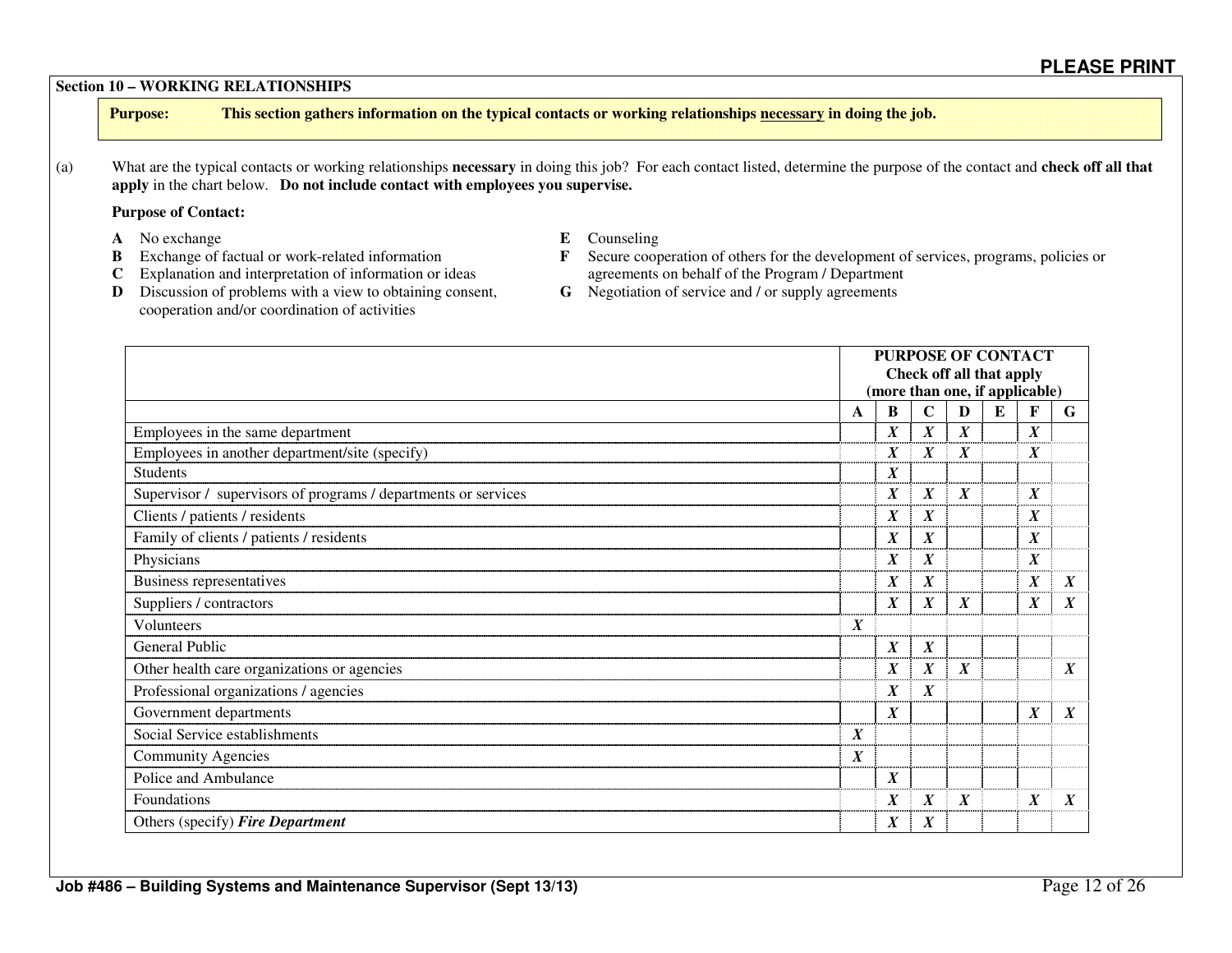|     | examples or specify where requested.<br>HOW OFTEN DOES YOUR JOB REQUIRE YOU TO: | <b>Almost</b><br>never | <b>Sometimes</b> | Often       | Most of<br>the time |
|-----|---------------------------------------------------------------------------------|------------------------|------------------|-------------|---------------------|
| (b) | Have to tell people things they <b>DO NOT</b> want to hear?                     |                        |                  |             |                     |
|     | Other employees                                                                 |                        |                  | X           |                     |
|     | Client / patients / residents / families                                        |                        | $\mathbf X$      |             |                     |
|     | The general public<br>п                                                         | $\mathbf X$            |                  |             |                     |
|     | Other (specify)<br>$\blacksquare$                                               |                        |                  |             |                     |
| (c) | Have contact with very upset or very angry:                                     |                        |                  |             |                     |
|     | Clients / patients / residents / families (not other workers)                   |                        | $\mathbf X$      |             |                     |
|     | Outside groups (not other workers)                                              | $\mathbf X$            |                  |             |                     |
|     | General public                                                                  |                        | $\mathbf X$      |             |                     |
|     | Other employees                                                                 |                        | $\mathbf{X}$     |             |                     |
|     | Management                                                                      |                        | $\mathbf{X}$     |             |                     |
|     | Physicians<br>$\blacksquare$                                                    |                        |                  |             |                     |
|     | Other (specify)<br>$\blacksquare$                                               |                        |                  |             |                     |
| (d) | Have contact with extreme / special needs clients / patients / residents?       |                        |                  |             |                     |
|     | Specify:                                                                        |                        | $\mathbf X$      |             |                     |
| (e) | Talk with clients / patients / residents to:                                    |                        |                  |             |                     |
|     | Get information from them                                                       |                        |                  | X           |                     |
|     | Inform them<br>$\blacksquare$                                                   |                        |                  | X           |                     |
|     | Counsel them                                                                    | $\mathbf X$            |                  |             |                     |
|     | Devise mutual goals / objectives with them<br>п                                 | $\mathbf X$            |                  |             |                     |
|     | Check on their progress                                                         |                        |                  |             |                     |
| (f) | Talk with families to:                                                          |                        |                  |             |                     |
|     | Get information from them                                                       |                        |                  | X           |                     |
|     | Inform them                                                                     |                        |                  | X           |                     |
|     | Counsel them                                                                    | $\mathbf X$            |                  |             |                     |
|     | Devise mutual goals / objectives with them<br>п                                 |                        | $\mathbf X$      |             |                     |
|     | Check on their progress<br>п                                                    | $\mathbf X$            |                  |             |                     |
| (g) | Talk with physicians to:                                                        |                        |                  |             |                     |
|     | Get information from them                                                       |                        | $\mathbf X$      |             |                     |
|     | Inform them<br>п                                                                |                        |                  | $\mathbf X$ |                     |
|     | Devise mutual goals / objectives with them<br>п                                 |                        | $\mathbf X$      |             |                     |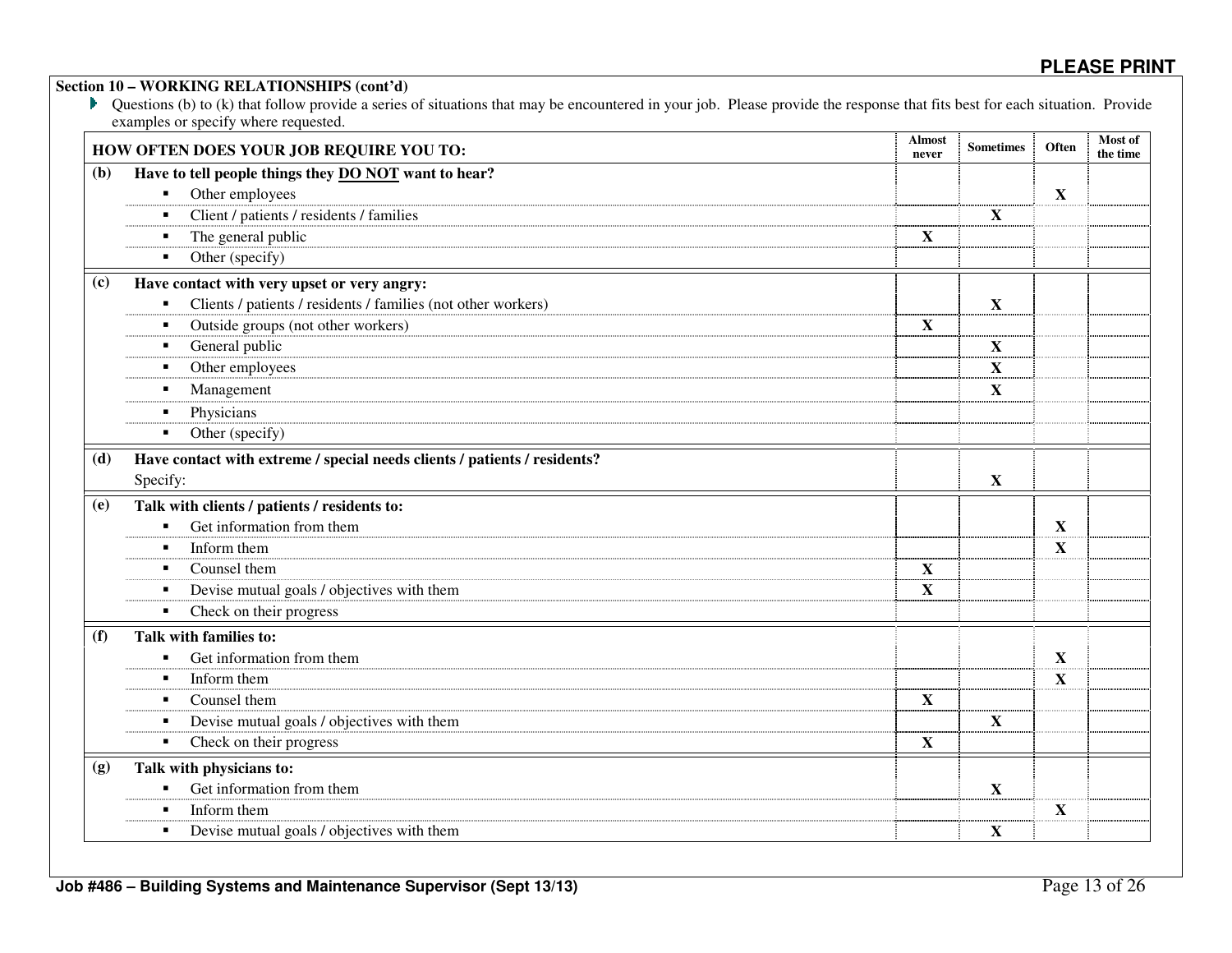|                            | HOW OFTEN DOES YOUR JOB REQUIRE YOU TO:                                                                       | <b>Almost</b><br>never                                            | <b>Sometimes</b>                   | <b>Often</b> | Most of<br>the time |
|----------------------------|---------------------------------------------------------------------------------------------------------------|-------------------------------------------------------------------|------------------------------------|--------------|---------------------|
| (h)                        | Talk with general public to:                                                                                  |                                                                   |                                    |              |                     |
|                            | Provide information<br>$\blacksquare$                                                                         |                                                                   |                                    | X            |                     |
|                            | Respond to questions<br>$\blacksquare$                                                                        |                                                                   | $\mathbf X$                        |              |                     |
|                            | Make presentations<br>$\blacksquare$                                                                          | $\mathbf X$                                                       |                                    |              |                     |
| (i)                        | Talk with other employees to:                                                                                 |                                                                   |                                    |              |                     |
|                            | Get information from them<br>$\blacksquare$                                                                   |                                                                   |                                    |              | $\mathbf X$         |
|                            | Inform them<br>$\blacksquare$                                                                                 |                                                                   |                                    |              | $\mathbf X$         |
|                            | Counsel / persuade them<br>٠                                                                                  | $\mathbf X$                                                       |                                    |              |                     |
|                            | Give them advice on work procedures<br>٠                                                                      |                                                                   |                                    |              | $\mathbf X$         |
|                            | Get advice from them on work procedures<br>٠                                                                  |                                                                   | $\mathbf X$                        |              |                     |
|                            | Get cooperation from other parts of the organization on projects and programs<br>$\blacksquare$               |                                                                   |                                    | X            |                     |
|                            | Other (specify)<br>٠                                                                                          |                                                                   |                                    |              |                     |
| (i)                        | Talk to vendors, contractors, consultants, government agencies and other external groups or organizations to: |                                                                   |                                    |              |                     |
|                            | Get information from them<br>$\blacksquare$                                                                   |                                                                   |                                    | X            |                     |
|                            | Confer with peer professionals<br>٠                                                                           |                                                                   |                                    | $\mathbf{X}$ |                     |
|                            | Inform them<br>$\blacksquare$                                                                                 |                                                                   |                                    | X            |                     |
|                            | Arrange for services<br>$\blacksquare$                                                                        |                                                                   |                                    | $\mathbf X$  |                     |
|                            | Devise mutual goals / objectives with them<br>٠                                                               |                                                                   |                                    | X            |                     |
|                            | Lead meetings<br>٠                                                                                            |                                                                   |                                    | $\mathbf X$  |                     |
|                            | Check on their progress<br>$\blacksquare$                                                                     |                                                                   |                                    | X            |                     |
|                            | Other (specify)<br>$\blacksquare$                                                                             |                                                                   |                                    |              |                     |
| $\left( \mathbf{k}\right)$ | Other (specify):                                                                                              |                                                                   |                                    |              |                     |
|                            |                                                                                                               |                                                                   |                                    |              |                     |
|                            |                                                                                                               |                                                                   |                                    |              |                     |
|                            |                                                                                                               |                                                                   |                                    |              |                     |
|                            |                                                                                                               |                                                                   |                                    |              |                     |
|                            | <b>SUPERVISOR'S COMMENTS - WORKING RELATIONSHIPS</b>                                                          |                                                                   |                                    |              |                     |
|                            |                                                                                                               | COMMENTS (must be completed if "Incomplete" or "No" is selected): |                                    |              |                     |
|                            | $\Box$ Incomplete<br>$\Box$ Complete<br>Are the responses to the question:                                    |                                                                   |                                    |              |                     |
|                            | Do you agree with the responses:<br>$\Box$ Yes<br>$\Box$ No                                                   |                                                                   |                                    |              |                     |
|                            |                                                                                                               |                                                                   | Supervisor's Initials: ___________ |              |                     |
|                            |                                                                                                               |                                                                   |                                    |              |                     |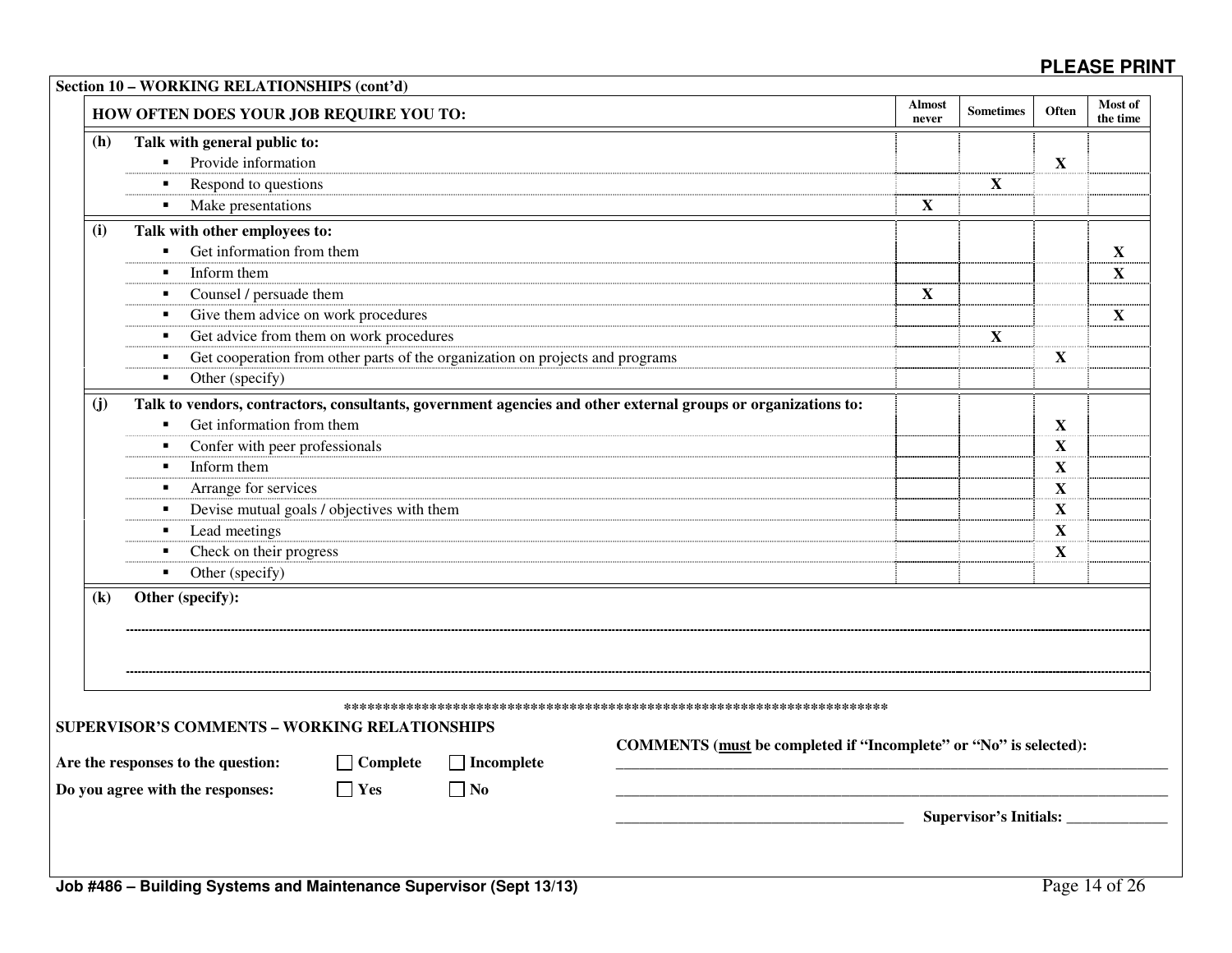| <b>Purpose:</b>                                                                                                                                                                                                                      |                               | responsibility for actions, resources and services, and the extent of the losses. | This section gathers information on the likelihood of impact of action occurring when carrying out the duties of the job. Consider the |           |
|--------------------------------------------------------------------------------------------------------------------------------------------------------------------------------------------------------------------------------------|-------------------------------|-----------------------------------------------------------------------------------|----------------------------------------------------------------------------------------------------------------------------------------|-----------|
| Injury or discomfort of others<br>If yes, please provide an example $(s)$ :<br>• Ensures that maintenance staff follow all safety procedures.                                                                                        |                               |                                                                                   | Is an impact likely? Yes $\boxtimes$                                                                                                   | $No \Box$ |
| Embarrassment in public, client / patient / resident, families, business or employee relations<br>If yes, please provide an example(s):<br>• Ensures services affecting clients/patients/residents are completed in a timely manner. |                               |                                                                                   | Is an impact likely? Yes $\boxtimes$                                                                                                   | No        |
| Delays in processing or handling of information or in the delivery of services<br>If yes, please provide an example(s):<br>• Inability to fix equipment can disrupt services, e.g., medical gas supply.                              |                               |                                                                                   | Is an impact likely? Yes $\boxtimes$                                                                                                   | No        |
| Actions which impact on departmental / site / agency / region operations<br>If yes, please provide an example $(s)$ :<br>• Failure to prioritize tasks can affect departmental operations.                                           |                               |                                                                                   | Is an impact likely? Yes $\boxtimes$                                                                                                   | $No \Box$ |
| Damage to equipment / instruments<br>If yes, please provide an example $(s)$ :<br>• Ensure preventative maintenance program is completed to prevent downtime/failure of equipment.                                                   |                               |                                                                                   | Is an impact likely? Yes $\boxtimes$                                                                                                   | No        |
| Loss of or inaccurate information<br>If yes, please provide an example $(s)$ :<br>• Ensure equipment/plant preventative maintenance is documented.                                                                                   |                               |                                                                                   | Is an impact likely? Yes $\boxtimes$                                                                                                   | No        |
| Financial losses including withdrawal of commitment or withholding of funds<br>If yes, please provide an example(s):<br>• Exercise judgment when ordering, repairing or replacing parts.                                             |                               |                                                                                   | Is an impact likely? Yes $\boxtimes$                                                                                                   | No        |
| $Other -$<br>If yes, please provide an example $(s)$ :                                                                                                                                                                               |                               |                                                                                   | Is an impact likely? Yes $\Box$                                                                                                        | No        |
| <b>SUPERVISOR'S COMMENTS - IMPACT OF ACTION</b>                                                                                                                                                                                      |                               |                                                                                   |                                                                                                                                        |           |
| Are the responses to the question:                                                                                                                                                                                                   | $\Box$ Complete<br>$\Box$ Yes | $\Box$ Incomplete<br>$\Box$ No                                                    | COMMENTS (must be completed if "Incomplete" or "No" is selected):                                                                      |           |
| Do you agree with the responses:                                                                                                                                                                                                     |                               |                                                                                   |                                                                                                                                        |           |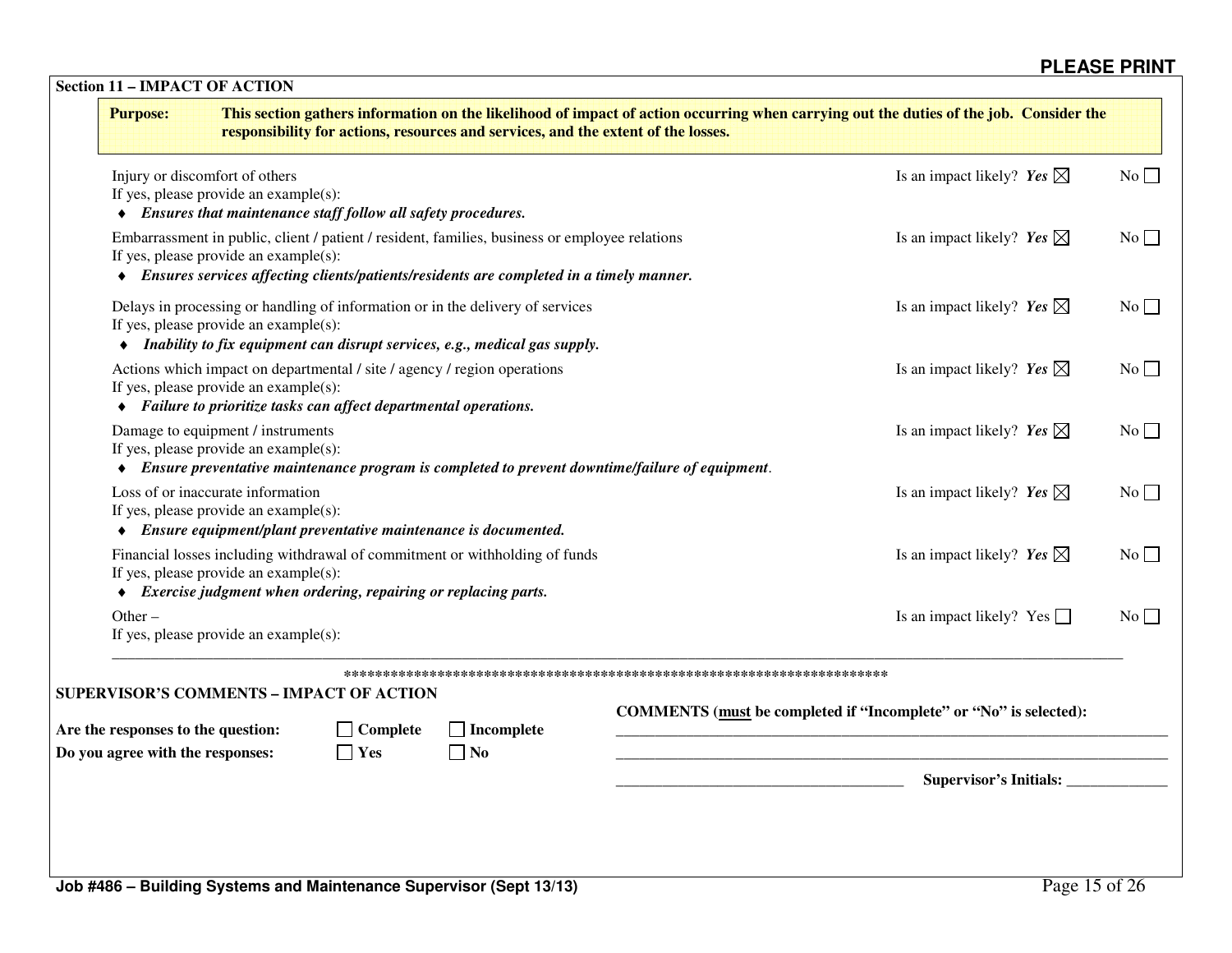### **Section 12 – LEADERSHIP/SUPERVISION**

| <b>Purpose:</b>                                                   | direction to enable them to carry out their job.                                       | This section gathers information on the requirements to supervise others, lead others and / or provide functional guidance or technical                                    |  |  |  |  |
|-------------------------------------------------------------------|----------------------------------------------------------------------------------------|----------------------------------------------------------------------------------------------------------------------------------------------------------------------------|--|--|--|--|
|                                                                   | carry out their job. Do not include clients / patients / residents.                    | Leadership refers to the requirements of the job to supervise others, lead others, provide functional guidance or provide technical direction to enable other employees to |  |  |  |  |
|                                                                   |                                                                                        | Specify any jobs or work group as appropriate, under one or more of these categories. Check all that apply and provide examples.                                           |  |  |  |  |
|                                                                   | $\boxtimes$ Familiarize new employees with the work area and processes                 | <b>Examples</b><br>New employees in Maintenance Department.                                                                                                                |  |  |  |  |
|                                                                   | $\boxtimes$ Assign and/or check work of others doing work similar to yours             | Maintenance staff and contractors.                                                                                                                                         |  |  |  |  |
| achieve planned outcome(s)                                        | $\boxtimes$ Lead a project team, prioritize tasks, assign work, monitor progress to    | Maintenance staff and contractors for construction projects.                                                                                                               |  |  |  |  |
| tasks                                                             | $\boxtimes$ Provide functional advice / instruction to others in how to carry out work | Maintenance staff and contractors.                                                                                                                                         |  |  |  |  |
| carry out their primary job responsibilities                      | $\boxtimes$ Provide technical direction as an expert in a field in order for others to | Maintenance staff and contractors regarding building systems and requirements.                                                                                             |  |  |  |  |
|                                                                   | $\boxtimes$ Provide input to appraisal, hiring and/or replacement of personnel         | Maintenance staff.                                                                                                                                                         |  |  |  |  |
| $\boxtimes$ Coordinate replacement and/or scheduling of employees |                                                                                        | Maintenance staff.                                                                                                                                                         |  |  |  |  |
| take responsibility for all the group                             | $\boxtimes$ Supervise a work group; assign work to be done, methods to be used, and    | Maintenance staff and contractors.                                                                                                                                         |  |  |  |  |
|                                                                   | $\boxtimes$ Supervise the work, practices and procedures of a defined program          | Maintenance program.                                                                                                                                                       |  |  |  |  |
|                                                                   | $\boxtimes$ Supervise the work, practices and procedures of a department               | <b>Maintenance Department.</b>                                                                                                                                             |  |  |  |  |
| $\boxtimes$ Provide counseling and/or coaching to others          |                                                                                        | Maintenance staff.                                                                                                                                                         |  |  |  |  |
| Provide health promotion / outreach (teaching / instruction)      |                                                                                        |                                                                                                                                                                            |  |  |  |  |
| $\Box$ Other (specify)                                            |                                                                                        |                                                                                                                                                                            |  |  |  |  |
| SUPERVISOR'S COMMENTS - LEADERSHIP/SUPERVISION                    |                                                                                        |                                                                                                                                                                            |  |  |  |  |
| Are the responses to the question:                                | $\Box$ Complete<br>$\Box$ Incomplete                                                   | COMMENTS (must be completed if "Incomplete" or "No" is selected):                                                                                                          |  |  |  |  |
| Do you agree with the responses:                                  | $\Box$ Yes<br>$\Box$ No                                                                |                                                                                                                                                                            |  |  |  |  |
|                                                                   |                                                                                        | Supervisor's Initials:                                                                                                                                                     |  |  |  |  |
|                                                                   | Job #486 - Building Systems and Maintenance Supervisor (Sept 13/13)                    | Page 16 of 26                                                                                                                                                              |  |  |  |  |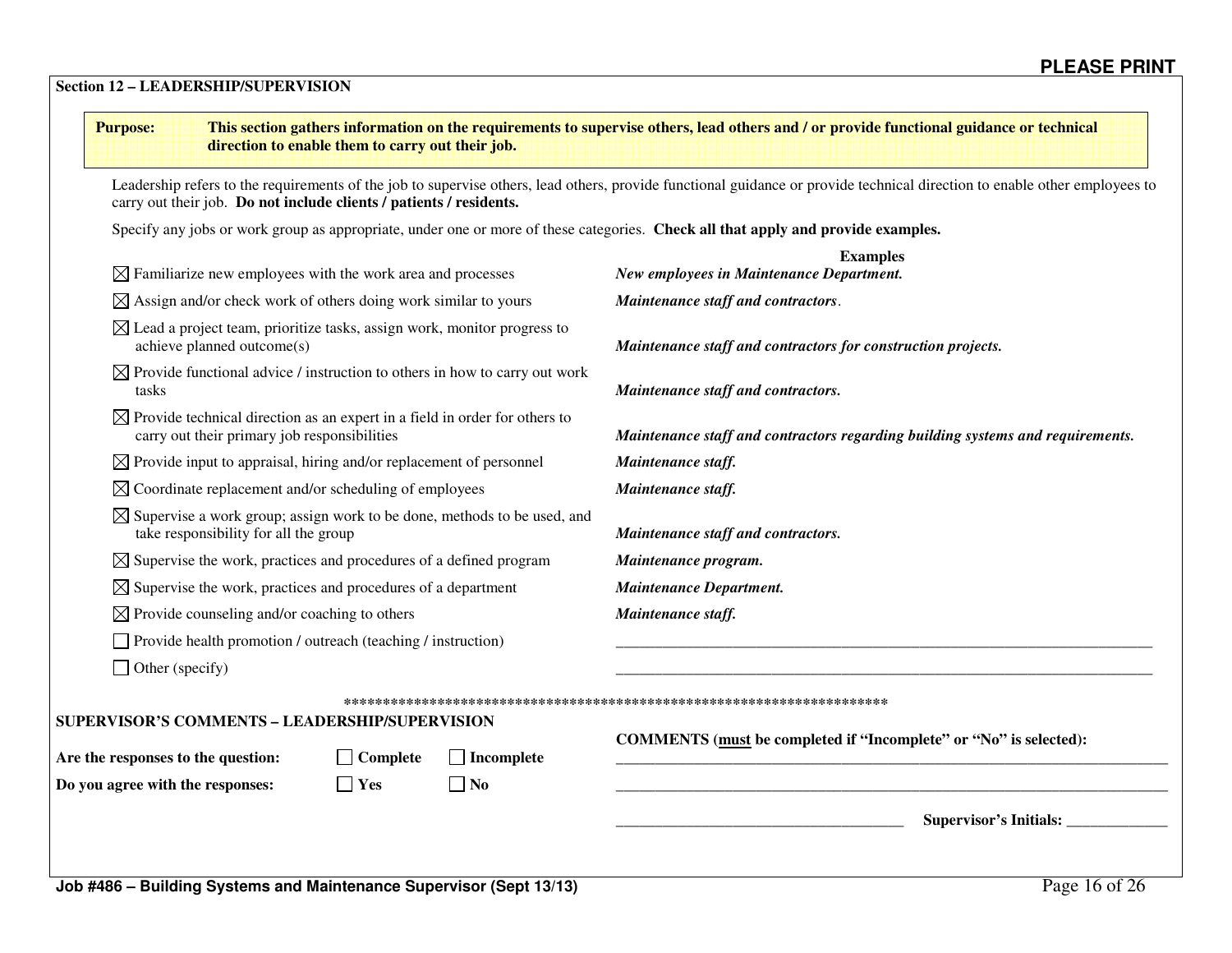**Section 13 – PHYSICAL DEMANDS**

(a) What **physical effort** is required on a **typical** basis for your job? Please provide examples that are applicable to your job. **▶** Duration means individual periods of **uninterrupted time** (except for scheduled breaks) – i.e. how long you have to perform the activity each time. **Frequency means how often** each activity occurs within the day. Indicate the duration of time that the activity is present during the normal workday or shift (e.g., for an 8 hour shift – 6 hours = 75%; 4 hours = 50%; 2 hours = 25%; 1 hour =  $12\%$ ;  $1/2$  hour =  $6\%$ ). **Percentages may not add up to**  $100\%$  **(due to simultaneous activities).**  Place a checkmark in the chart below indicating the duration, frequency and weight of the activity. **Only indicate weight where applicable**. **Light weight** – up to 9 kg / 20 lbs **Occasional** – means the activity occurs once in a while – less than 50% of the time **Medium weight** – over 9 kg / 20 lbs **Regular** – **Regular** – means the activity occurs often – between 50% - 75% of the time **Heavy weight** – over 23kg / 50 lbs **Frequent** – means the activity occurs every day – over 75% of the time Exertions that are infrequent or that are not typical of the performance of the job should not be considered. **ACTIVITY EXAMPLES DURATION FREQUENCY WEIGHT** Light, Medium, Approximate % of time/day $\begin{array}{c|c}\n\text{E} \% \\
\hline\n\text{V}\n\end{array}$  Occasional Regular Frequent Heavy (specify) *Walking – checking work of employees L 30% X Sitting L 10 - 60% X Pushing / pulling X 3% X 35% X 35% X 35% X 35% X 35% X 35% X 35% X 35% X 35% X 35% X 35% X 35% X 35% X 35% X 35% X 35% X 35% X 35% X 35% X 35% X 35% X 35% X 35% X 35% X 35% X 35% X 35% X 35% X 35% X 35% X 35% X 35% X 35% Crawling, walking, climbing, lifting, standing while assessing/supervising L* – H  $\left[20-60\% \right]$   $\left[20-60\% \right]$   $\left[20-60\% \right]$   $\left[20-60\% \right]$   $\left[20-60\% \right]$   $\left[20-60\% \right]$   $\left[20-60\% \right]$   $\left[20-60\% \right]$   $\left[20-60\% \right]$   $\left[20-60\% \right]$   $\left[20-60\% \right]$   $\left[20-60\% \right]$   $\left[20-60\% \right]$   $\left[2$ **Purpose: This section gathers information on the physical effort and for the accurate hand/eye or hand/foot coordination required on a regular basis in your job.** 

**Section 13 – PHYSICAL DEMANDS (cont'd)** 

Others (please specify)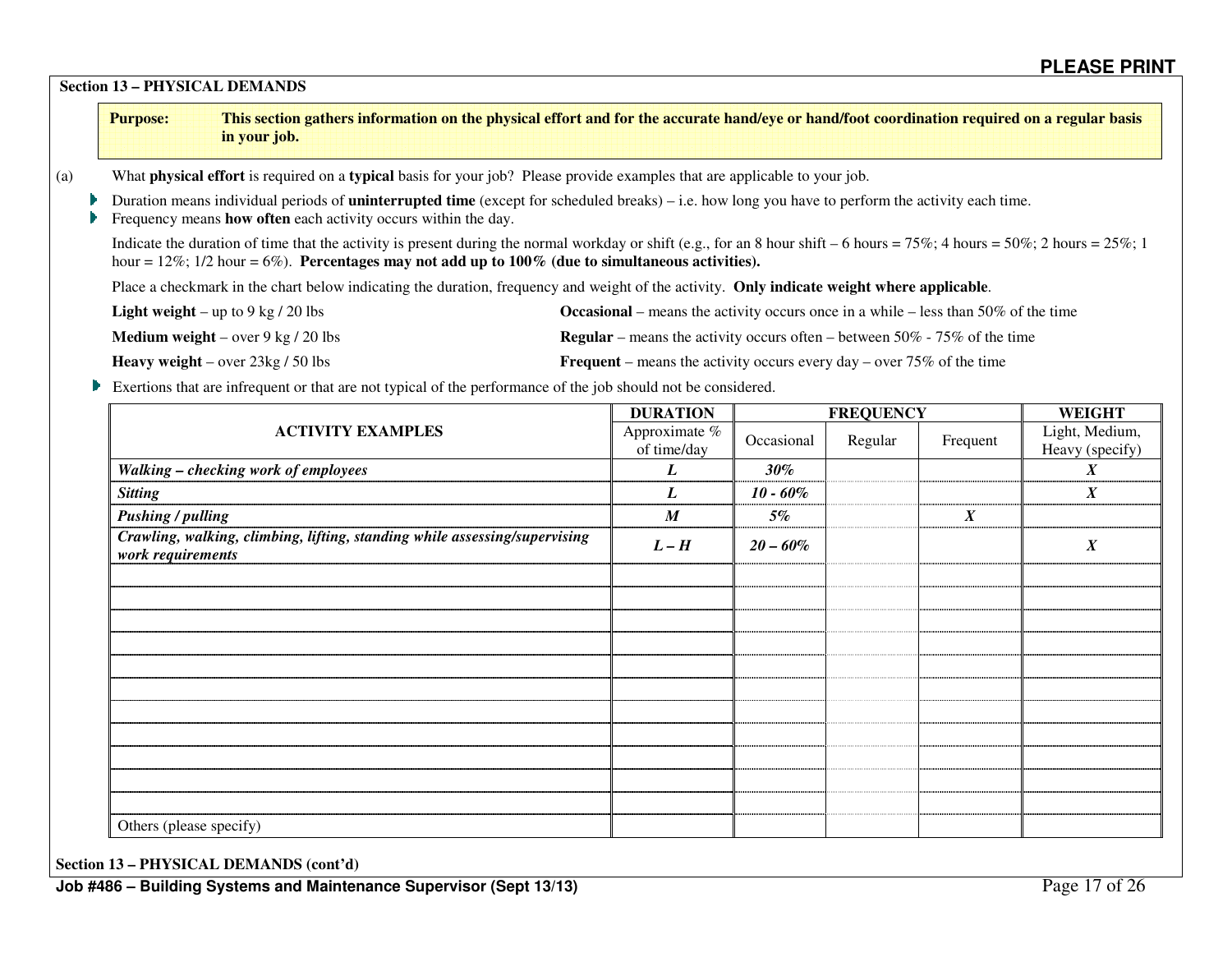(b) Does your work require **accurate hand/eye or hand/foot coordination**? Please provide **examples** that are applicable to your job.

Indicate the duration of time that the activity is present during the normal workday or shift (e.g., for an 8 hour shift – 6 hours = 75%; 4 hours = 50%; 2 hours = 25%; 1 hour = 12%; 1/2 hour = 6%). **Percentages may not add up to 100% (due to simultaneous activities).** 

Þ. **Examples**: keyboard skills, repairing fine instruments/equipment; floor polishers; folding laundry; mechanical; plumbing; giving injections; dispensing oral medications; lawn mowers; sorting mail; electrical; driving; drafting; using long-handled tools such as mops and shovels; stocking shelves; positioning patients and equipment; carpentry.

Place a checkmark in the chart below indicating the frequency of occurrence over a year.

**Occasional** – means the activity occurs once in a while – less than 50% of the time

- **Regular** means the activity occurs often between 50% 75% of the time
- **Frequent** means the activity occurs every day over 75% of the time

|                                                                                                                           |                               |                                | <b>DURATION</b>                                                    | <b>FREQUENCY</b> |                  |                        |  |
|---------------------------------------------------------------------------------------------------------------------------|-------------------------------|--------------------------------|--------------------------------------------------------------------|------------------|------------------|------------------------|--|
|                                                                                                                           | <b>ACTIVITY EXAMPLES</b>      |                                | Approximate %<br>of time/day                                       | Occasional       | <b>Regular</b>   | Frequent               |  |
| <b>Power / hand tools</b>                                                                                                 |                               |                                | $30 - 50\%$                                                        |                  | $\boldsymbol{X}$ |                        |  |
| <b>Computer operation</b>                                                                                                 |                               |                                | $20\%$                                                             |                  |                  | $\boldsymbol{X}$       |  |
| <b>Writing</b>                                                                                                            |                               |                                | 5%                                                                 | $\boldsymbol{X}$ |                  |                        |  |
| <b>Climbing ladders</b>                                                                                                   |                               |                                | $10\%$                                                             | X                |                  |                        |  |
|                                                                                                                           |                               |                                |                                                                    |                  |                  |                        |  |
|                                                                                                                           |                               |                                |                                                                    |                  |                  |                        |  |
|                                                                                                                           |                               |                                |                                                                    |                  |                  |                        |  |
| <b>SUPERVISOR'S COMMENTS - PHYSICAL DEMANDS</b><br>Are the responses to the question:<br>Do you agree with the responses: | $\Box$ Complete<br>$\Box$ Yes | $\Box$ Incomplete<br>$\Box$ No | COMMENTS (must be completed if "Incomplete" or "No" are selected): |                  |                  |                        |  |
|                                                                                                                           |                               |                                |                                                                    |                  |                  | Supervisor's Initials: |  |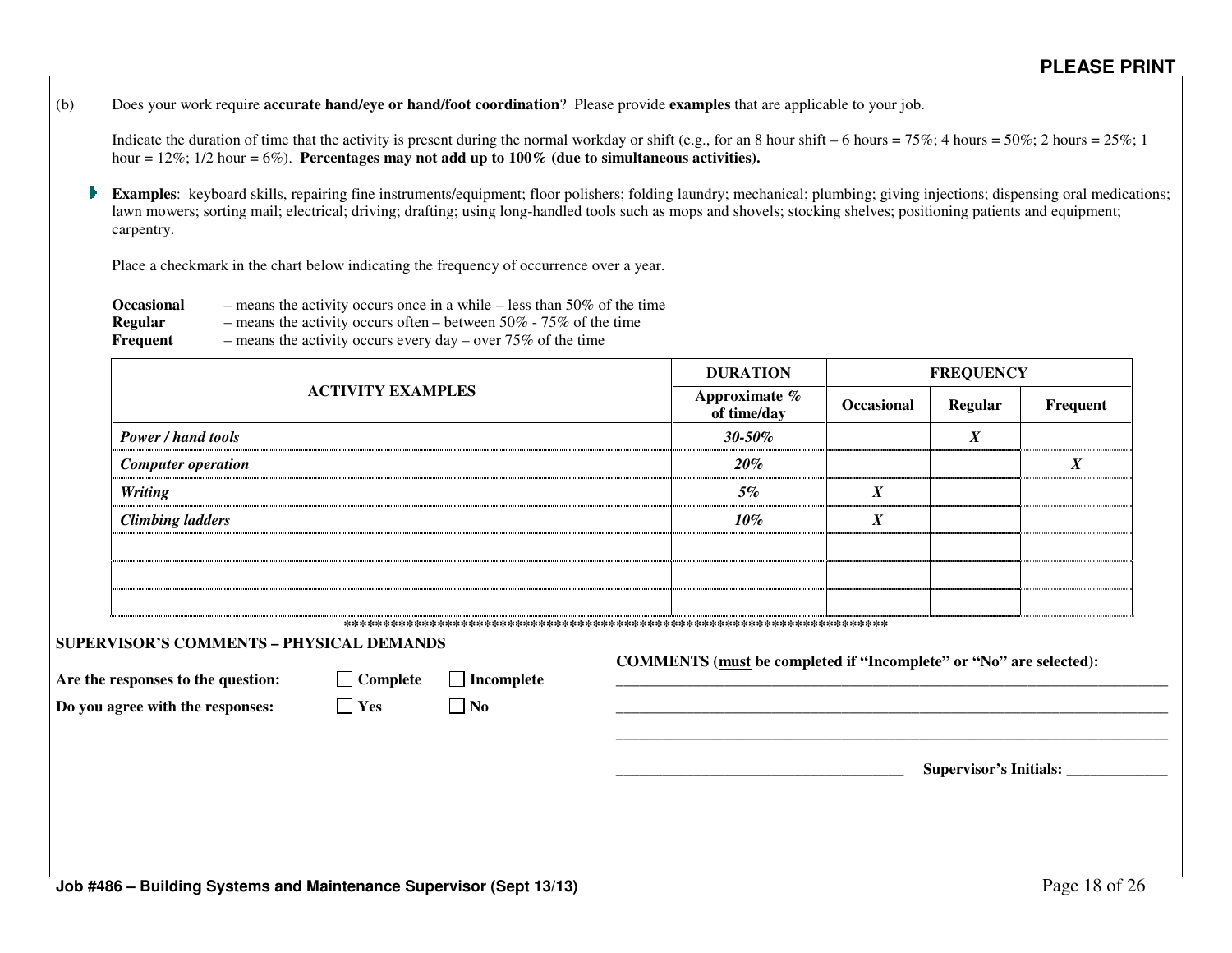**Section 14 – SENSORY DEMANDS** 

**Purpose: This section gathers information on the frequency and duration of sensory demands required by your job.** 

(a) What **Visual Effort** is required on a **concentrated** basis in your job? Please provide **examples** that are applicable to your job.

Indicate the duration of time that the activity is present during the normal workday or shift (e.g., for an 8 hour shift – 6 hours = 75%; 4 hours = 50%; 2 hours = 25%; 1 hour  $= 12\%$ ; 1/2 hour  $= 6\%$ ). **Percentages may not add up to 100% (due to simultaneous activities).** 

Duration means individual periods of **uninterrupted time** (except for scheduled breaks) – i.e. how long you have to perform the activity each time.

Place a checkmark in the chart below indicating the frequency of occurrence over a year.

**Frequency means how often** each activity occurs within the day or week.

| <b>Occasional</b> | - means the activity occurs once in a while $-$ less than 50% of the time |
|-------------------|---------------------------------------------------------------------------|
| Regular           | - means the activity occurs often – between $50\%$ - $75\%$ of the time   |
| Frequent          | - means the activity occurs every day - over $75\%$ of the time           |

|                                         | <b>DURATION</b>              | <b>FREQUENCY</b> |                  |                  |  |
|-----------------------------------------|------------------------------|------------------|------------------|------------------|--|
| <b>ACTIVITY EXAMPLES</b>                | Approximate %<br>of time/day | Occasional       | <b>Regular</b>   | Frequent         |  |
| <b>Blueprints</b>                       | $10\%$                       |                  | $\boldsymbol{X}$ |                  |  |
| <b>Computer operation</b>               | 20%                          |                  |                  | $\boldsymbol{X}$ |  |
| <b>Inspecting / repairing equipment</b> | $30 - 50\%$                  |                  |                  | $\boldsymbol{X}$ |  |
| <b>Reading reports / manuals</b>        | $30\%$                       |                  | $\boldsymbol{X}$ |                  |  |
|                                         |                              |                  |                  |                  |  |
|                                         |                              |                  |                  |                  |  |
|                                         |                              |                  |                  |                  |  |
|                                         |                              |                  |                  |                  |  |
|                                         |                              |                  |                  |                  |  |
|                                         |                              |                  |                  |                  |  |
|                                         |                              |                  |                  |                  |  |
|                                         |                              |                  |                  |                  |  |
|                                         |                              |                  |                  |                  |  |
|                                         |                              |                  |                  |                  |  |
|                                         |                              |                  |                  |                  |  |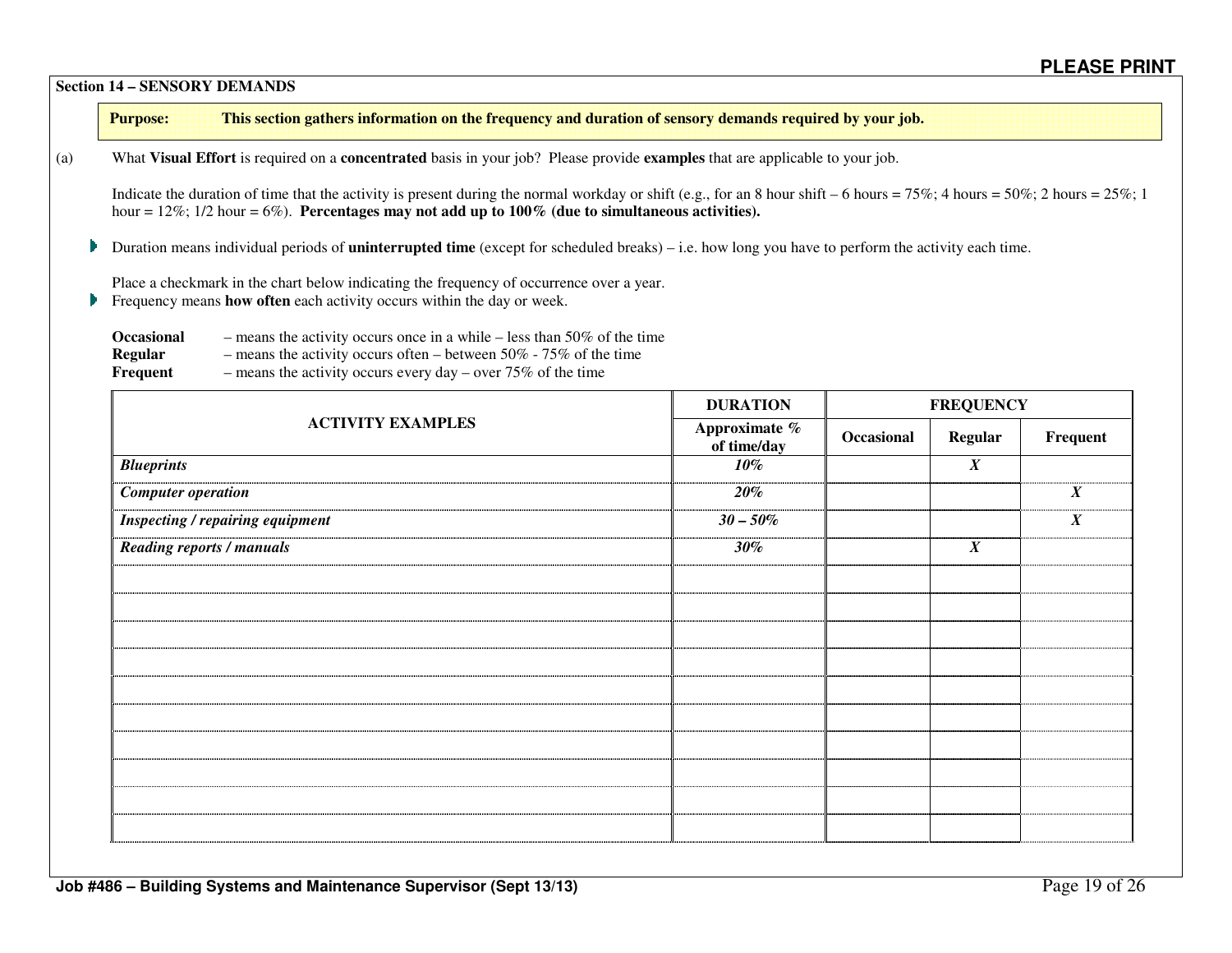#### **Section 14 – SENSORY DEMANDS (cont'd)**

(b) Does your job require that you **Listen Attentively**? Please provide **examples** that are applicable to your job.

Indicate the duration of time that the activity is present during the normal workday or shift (e.g., for an 8 hour shift – 6 hours = 75%; 4 hours = 50%; 2 hours = 25%; 1 hour = 12%; 1/2 hour = 6%). **Percentages may not add up to 100% (due to simultaneous activities).** 

Place a checkmark in the chart below indicating the frequency of occurrence over a year.

- **Examples**: taking dictation, counseling; negotiating; taking minutes of meetings; taking telephone messages; operating a switchboard; alarm systems; mechanical/equipment sounds; taking directions or instructions; observing clients/patients/residents.
- Duration means individual periods of **uninterrupted time** (except for scheduled breaks) i.e. how long you have to perform the activity each time.
- Frequency means **how often** each activity occurs within the day or week. Þ

| <b>Occasional</b> | - means the activity occurs once in a while $-$ less than 50% of the time |
|-------------------|---------------------------------------------------------------------------|
| Regular           | - means the activity occurs often – between $50\%$ - $75\%$ of the time   |
| Frequent          | - means the activity occurs every day - over $75\%$ of the time           |

|                            | <b>DURATION</b>              | <b>FREQUENCY</b> |                  |                  |  |
|----------------------------|------------------------------|------------------|------------------|------------------|--|
| <b>ACTIVITY EXAMPLES</b>   | Approximate %<br>of time/day | Occasional       | Regular          | Frequent         |  |
| Communication              | $40\%$                       |                  |                  | $\boldsymbol{X}$ |  |
| Alarms / pagers / radios   | 25%                          |                  |                  | $\pmb{X}$        |  |
| <b>Equipment operation</b> | $30\%$                       |                  |                  | $\boldsymbol{X}$ |  |
| <b>Taking direction</b>    | $10\%$                       |                  | $\boldsymbol{X}$ |                  |  |
| <b>Giving instructions</b> | $10\%$                       |                  |                  | $\boldsymbol{X}$ |  |
|                            |                              |                  |                  |                  |  |
|                            |                              |                  |                  |                  |  |
|                            |                              |                  |                  |                  |  |
|                            |                              |                  |                  |                  |  |
|                            |                              |                  |                  |                  |  |
|                            |                              |                  |                  |                  |  |
|                            |                              |                  |                  |                  |  |
|                            |                              |                  |                  |                  |  |
|                            |                              |                  |                  |                  |  |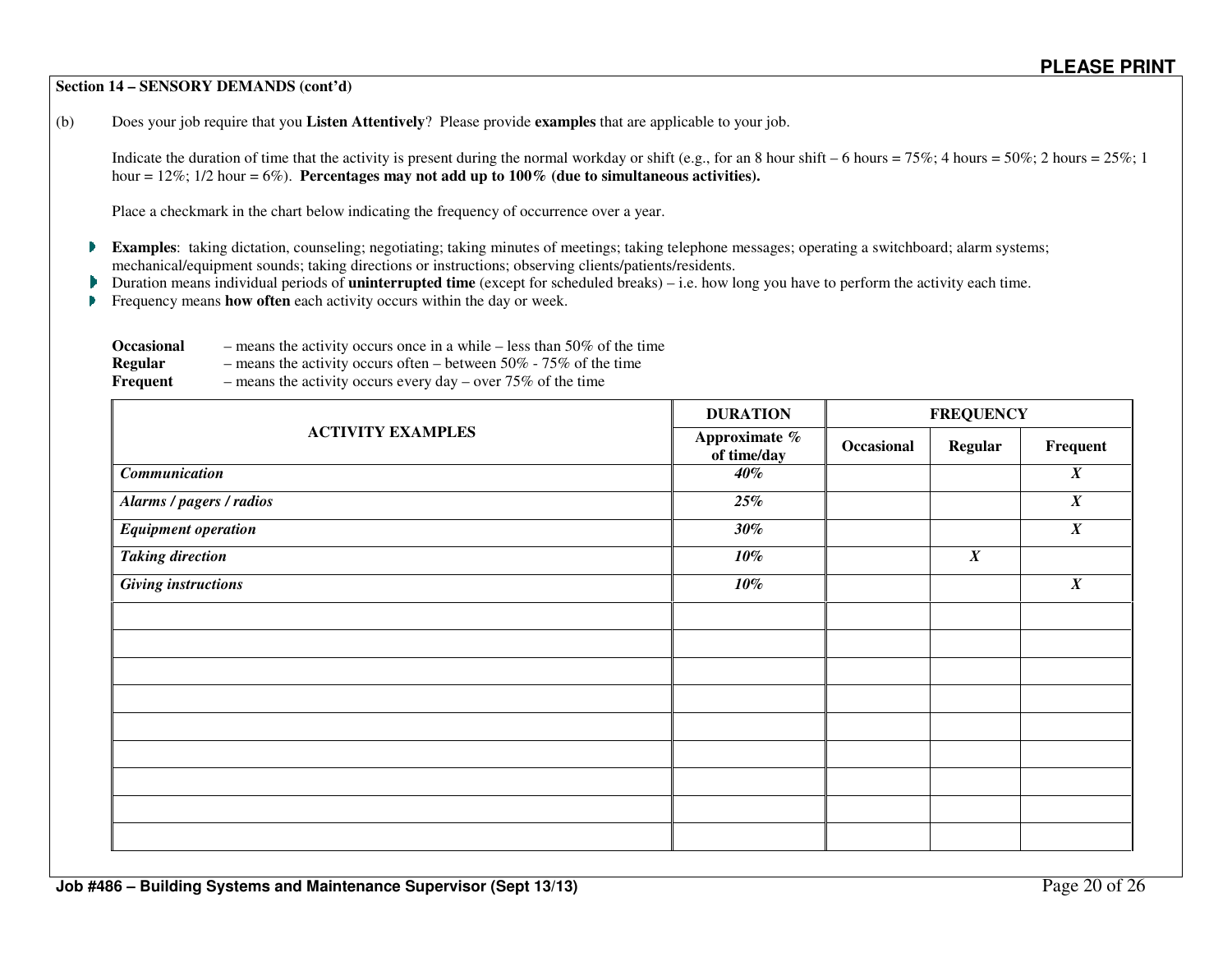| Section 14 - SENSORY DEMANDS (cont'd)                                                                |                               |                                |                                                                    |  |  |  |  |  |
|------------------------------------------------------------------------------------------------------|-------------------------------|--------------------------------|--------------------------------------------------------------------|--|--|--|--|--|
| Must attention be shifted frequently from one job detail to another?<br>(c)                          |                               |                                |                                                                    |  |  |  |  |  |
| Examples: keyboarding and answering the telephone; dictatyping; repairing and listening to equipment |                               |                                |                                                                    |  |  |  |  |  |
| Yes $\boxtimes$<br>No                                                                                |                               |                                |                                                                    |  |  |  |  |  |
| If yes, please give examples:                                                                        |                               |                                |                                                                    |  |  |  |  |  |
| • Shifting of priorities in emergent situations.                                                     |                               |                                |                                                                    |  |  |  |  |  |
|                                                                                                      |                               |                                |                                                                    |  |  |  |  |  |
|                                                                                                      |                               |                                |                                                                    |  |  |  |  |  |
|                                                                                                      |                               |                                |                                                                    |  |  |  |  |  |
|                                                                                                      |                               |                                |                                                                    |  |  |  |  |  |
|                                                                                                      |                               |                                |                                                                    |  |  |  |  |  |
|                                                                                                      |                               |                                |                                                                    |  |  |  |  |  |
|                                                                                                      |                               |                                |                                                                    |  |  |  |  |  |
|                                                                                                      |                               |                                |                                                                    |  |  |  |  |  |
|                                                                                                      |                               |                                |                                                                    |  |  |  |  |  |
| <b>SUPERVISOR'S COMMENTS - SENSORY DEMANDS</b>                                                       |                               |                                | COMMENTS (must be completed if "Incomplete" or "No" are selected): |  |  |  |  |  |
| Are the responses to the question:<br>Do you agree with the responses:                               | $\Box$ Complete<br>$\Box$ Yes | $\Box$ Incomplete<br>$\Box$ No |                                                                    |  |  |  |  |  |
|                                                                                                      |                               |                                |                                                                    |  |  |  |  |  |
|                                                                                                      |                               |                                |                                                                    |  |  |  |  |  |
|                                                                                                      |                               |                                | Supervisor's Initials: ____________                                |  |  |  |  |  |
|                                                                                                      |                               |                                |                                                                    |  |  |  |  |  |
| Page 21 of 26<br>Joh #486 - Ruilding Systems and Maintenance Supervisor (Sent 13/13)                 |                               |                                |                                                                    |  |  |  |  |  |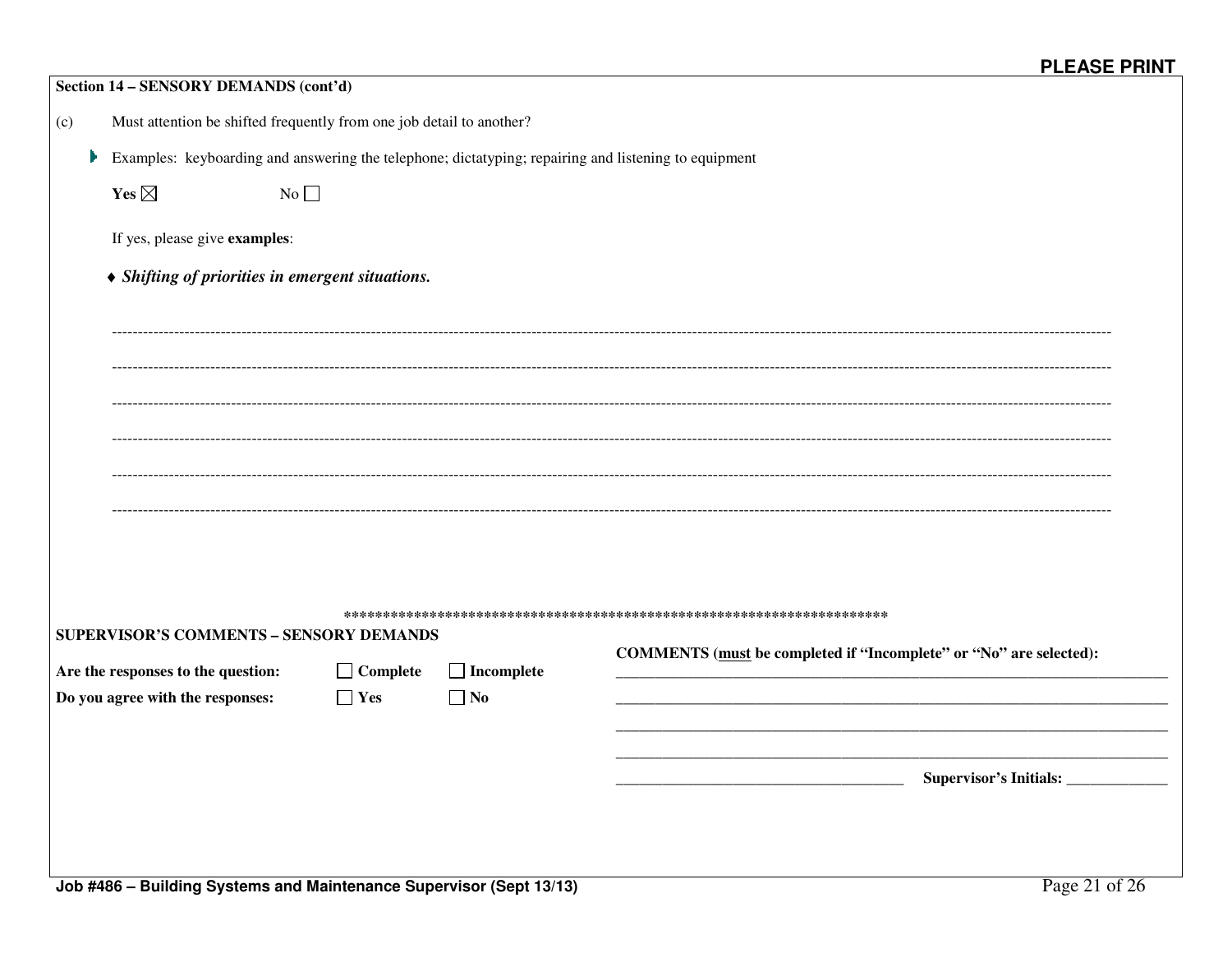**Section 15 – WORKING CONDITIONS** 

| <b>Purpose:</b> | This section gathers information on the undesirable or disagreeable environmental conditions or hazards under which the job is carried |
|-----------------|----------------------------------------------------------------------------------------------------------------------------------------|
|                 | out.                                                                                                                                   |
|                 |                                                                                                                                        |

(a) Are you exposed to some degree of **unpleasantness** in the day-to-day activities of your job? **Check all conditions that apply to you, and indicate only one of "occasional", "regular", or "frequent".** 

**Occasional** – means the condition occurs once in a while – less than 50% of the time

**Regular** – means the condition occurs often – between 50% - 75% of the time<br>**Frequent** – means the condition occurs every day – over 75% of the time

– means the condition occurs every day – over  $75\%$  of the time

| <b>CONDITION</b> (specify if applicable)              | Occasional       | <b>Regular</b>      | Frequent         |
|-------------------------------------------------------|------------------|---------------------|------------------|
| Blood / body fluids                                   | $\boldsymbol{X}$ |                     |                  |
| Chemical substances (specify) Water treatment         |                  | $\pmb{X}$           |                  |
| Cold                                                  | $\boldsymbol{X}$ |                     |                  |
| Congested workplace                                   | X                |                     |                  |
| Dust                                                  | $\boldsymbol{X}$ |                     |                  |
| Extreme temperature                                   | $\boldsymbol{X}$ |                     |                  |
| Foul language                                         | $\boldsymbol{X}$ |                     |                  |
| Grease                                                |                  | $\boldsymbol{X}$    |                  |
| Heat                                                  | $\boldsymbol{X}$ |                     |                  |
| Inadequate lighting                                   | $\boldsymbol{X}$ |                     |                  |
| Inadequate ventilation                                | $\boldsymbol{X}$ |                     |                  |
| Insects, rodents, etc.                                | $\boldsymbol{X}$ |                     |                  |
| Interruptions                                         |                  |                     | $\boldsymbol{X}$ |
| Latex                                                 | $\boldsymbol{X}$ |                     |                  |
| Moisture                                              | $\boldsymbol{X}$ |                     |                  |
| Mold                                                  |                  |                     |                  |
| Multiple deadlines                                    |                  | $\boldsymbol{X}$    |                  |
| Noise                                                 |                  | $\boldsymbol{X}$    |                  |
| Odor                                                  |                  | $\boldsymbol{X}$    |                  |
| Oil                                                   |                  | $\overline{X}$      |                  |
| Radiation exposure (specify) Radioactive waste system | $\boldsymbol{X}$ |                     |                  |
| Steam                                                 |                  | $\overline{\bm{X}}$ |                  |
| Travel                                                | X                |                     |                  |
| Vibration                                             |                  | $\boldsymbol{X}$    |                  |
| Other (specify) Asbestos                              | $\boldsymbol{X}$ |                     |                  |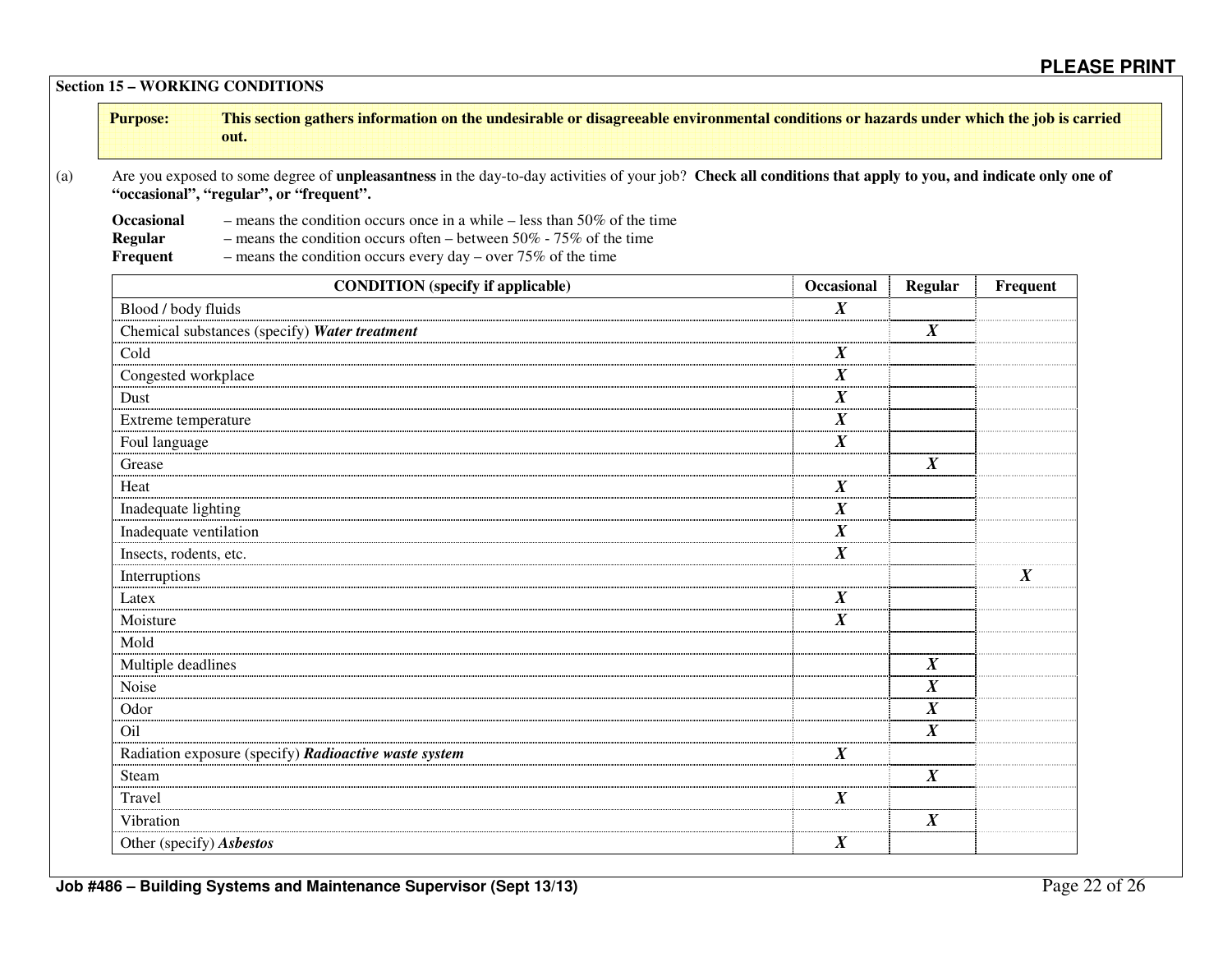**Section 15 – WORKING CONDITIONS (cont'd)** 

(b) Is there some degree of exposure to **hazards** in the day-to-day activities of your job? **Check all hazards that apply to you, and indicate only one of "occasional", "regular", or "frequent".** 

| <b>Occasional</b> | - means the condition occurs once in a while $-$ less than 50% of the time |
|-------------------|----------------------------------------------------------------------------|
| Regular           | - means the condition occurs often – between $50\%$ - $75\%$ of the time   |
| Frequent          | - means the condition occurs every day – over $75\%$ of the time           |

| <b>CONDITION</b> (specify if applicable)                  | Occasional       | <b>Regular</b>   | Frequent |
|-----------------------------------------------------------|------------------|------------------|----------|
| Abusive clients                                           | $\boldsymbol{X}$ |                  |          |
| Blood / body fluids                                       | $\boldsymbol{X}$ |                  |          |
| Chemical substances (specify)                             |                  | $\boldsymbol{X}$ |          |
| Traveling in inclement weather                            | $\boldsymbol{X}$ |                  |          |
| Excessive / unpredictable weights                         | $\boldsymbol{X}$ |                  |          |
| Exposure to infectious disease (specify) Biohazards waste | $\boldsymbol{X}$ |                  |          |
| Extreme noise                                             | $\boldsymbol{X}$ |                  |          |
| Faulty / inadequate equipment                             |                  | $\boldsymbol{X}$ |          |
| Personal injury                                           | $\boldsymbol{X}$ |                  |          |
| Personal safety at risk due to isolation                  |                  |                  |          |
| Radiation exposure (specify)                              | $\boldsymbol{X}$ |                  |          |
| Sharp objects                                             |                  | $\boldsymbol{X}$ |          |
| Small aircraft                                            |                  |                  |          |
| Steam                                                     |                  | $\boldsymbol{X}$ |          |
| Verbal and/or physical abuse                              | $\boldsymbol{X}$ |                  |          |
| Violence                                                  |                  | $\boldsymbol{X}$ |          |
| Working from heights                                      |                  |                  |          |
| Other (specify)                                           | $\boldsymbol{X}$ |                  |          |
|                                                           |                  |                  |          |
|                                                           |                  |                  |          |
|                                                           |                  |                  |          |
|                                                           |                  |                  |          |
|                                                           |                  |                  |          |
|                                                           |                  |                  |          |
|                                                           |                  |                  |          |
|                                                           |                  |                  |          |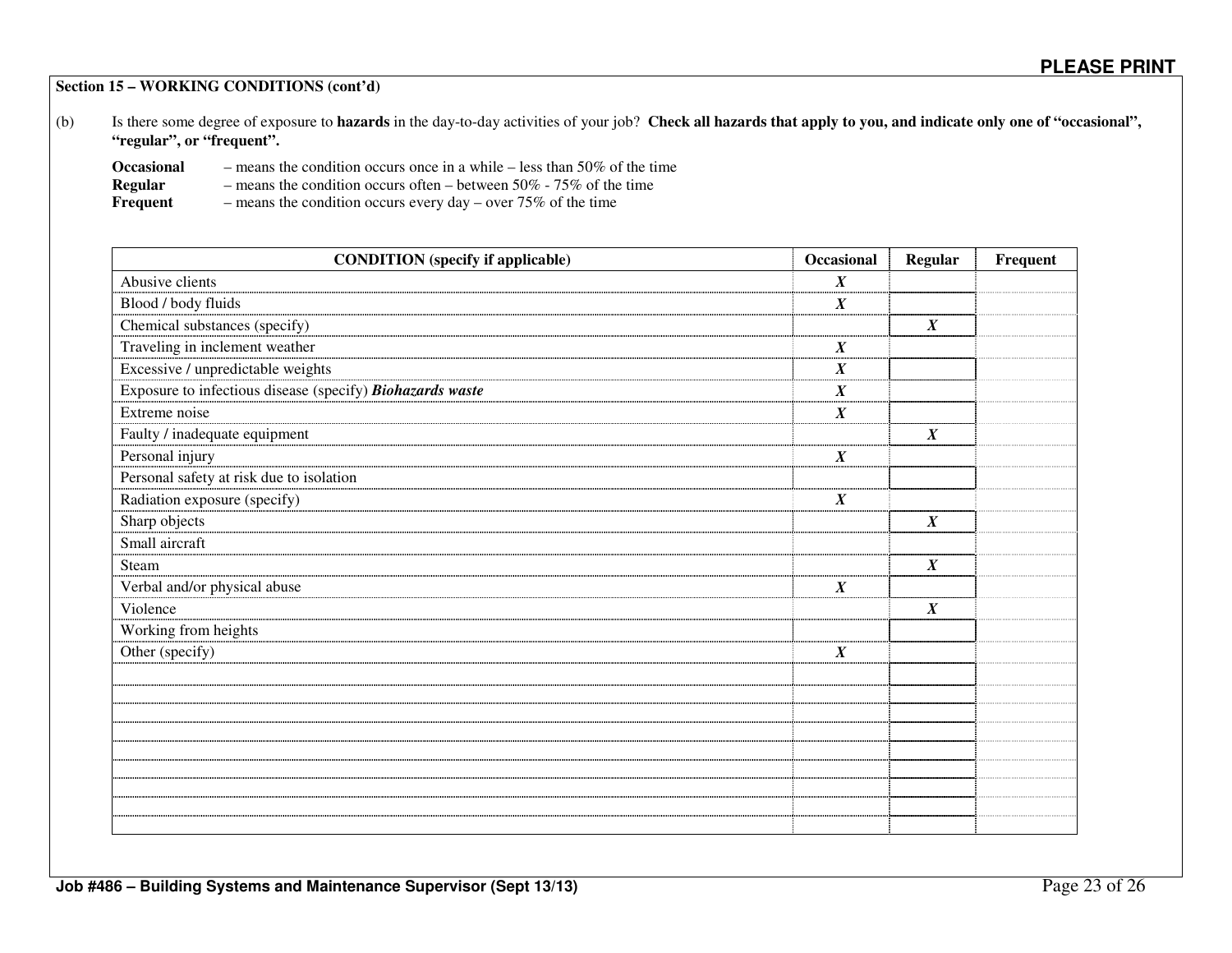|     | Section 15 - WORKING CONDITIONS (cont'd)                                         |                 |                   |                                                                                                                                                                       |
|-----|----------------------------------------------------------------------------------|-----------------|-------------------|-----------------------------------------------------------------------------------------------------------------------------------------------------------------------|
| (c) | precaution(s) normally taken.)                                                   |                 |                   | Do you have to take certain training, precautions or wear protective clothing to avoid a work injury? (Check one and provide an explanation or example of the type of |
|     | Yes $\boxtimes$<br>No                                                            |                 |                   |                                                                                                                                                                       |
|     | Please explain your answer:                                                      |                 |                   |                                                                                                                                                                       |
|     | Eye, ear, respiratory, apron and gloves<br>$\blacklozenge$                       |                 |                   |                                                                                                                                                                       |
|     |                                                                                  |                 |                   |                                                                                                                                                                       |
|     |                                                                                  |                 |                   |                                                                                                                                                                       |
|     |                                                                                  |                 |                   |                                                                                                                                                                       |
|     |                                                                                  |                 |                   |                                                                                                                                                                       |
|     |                                                                                  |                 |                   |                                                                                                                                                                       |
|     |                                                                                  |                 |                   |                                                                                                                                                                       |
|     |                                                                                  |                 |                   |                                                                                                                                                                       |
|     |                                                                                  |                 |                   |                                                                                                                                                                       |
|     | SUPERVISOR'S COMMENTS - WORKING CONDITIONS<br>Are the responses to the question: | $\Box$ Complete | $\Box$ Incomplete | COMMENTS (must be completed if "Incomplete" or "No" are selected):                                                                                                    |
|     | Do you agree with the responses:                                                 | $\Box$ Yes      | $\Box$ No         |                                                                                                                                                                       |
|     |                                                                                  |                 |                   |                                                                                                                                                                       |
|     |                                                                                  |                 |                   |                                                                                                                                                                       |
|     |                                                                                  |                 |                   | Supervisor's Initials: _______________                                                                                                                                |
|     |                                                                                  |                 |                   |                                                                                                                                                                       |
|     |                                                                                  |                 |                   |                                                                                                                                                                       |
|     |                                                                                  |                 |                   |                                                                                                                                                                       |
|     |                                                                                  |                 |                   |                                                                                                                                                                       |
|     |                                                                                  |                 |                   |                                                                                                                                                                       |
|     |                                                                                  |                 |                   |                                                                                                                                                                       |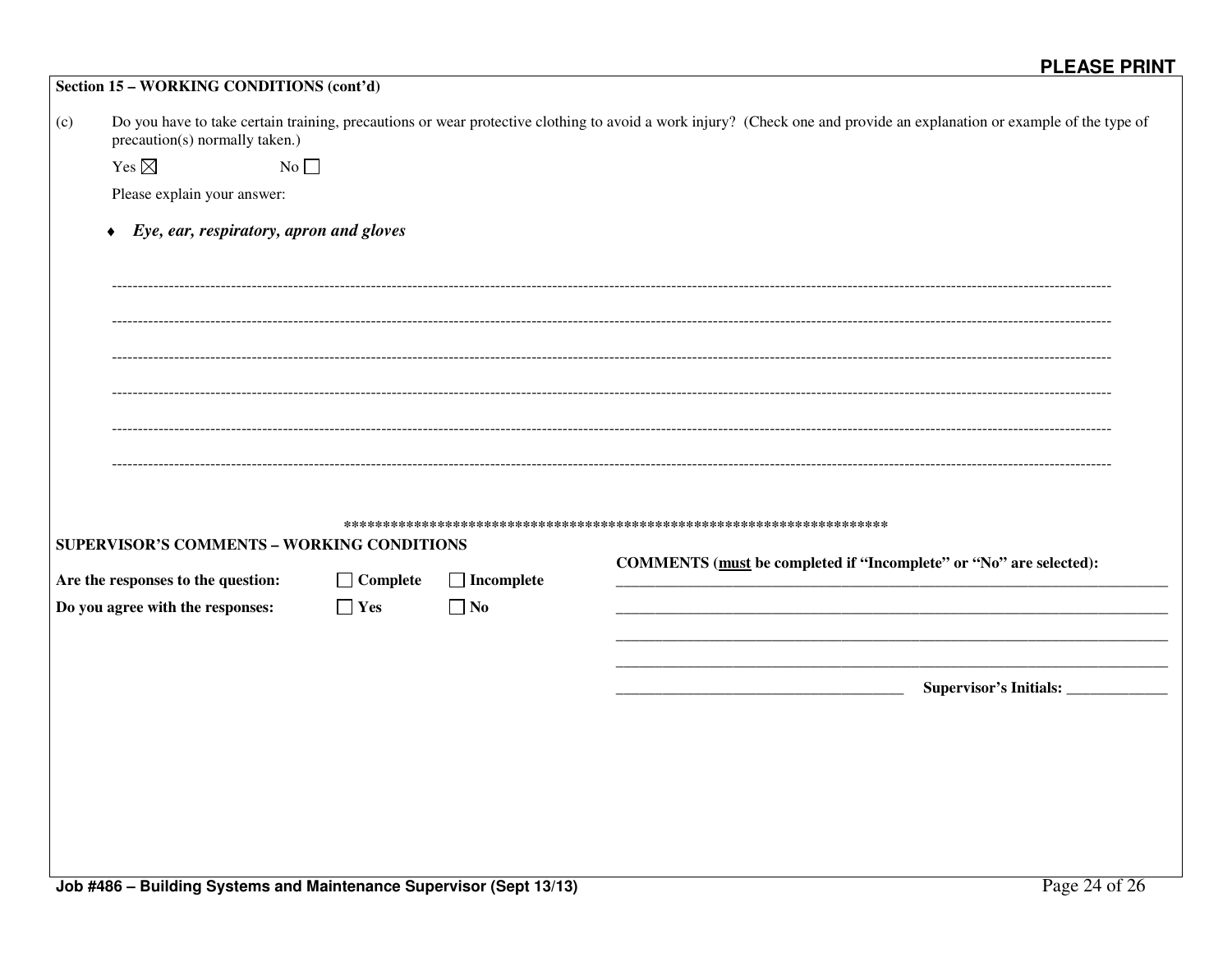|     | Please add any additional information or comments and reference the specific JFS section and question as appropriate. |  |
|-----|-----------------------------------------------------------------------------------------------------------------------|--|
|     |                                                                                                                       |  |
|     |                                                                                                                       |  |
|     |                                                                                                                       |  |
|     |                                                                                                                       |  |
|     |                                                                                                                       |  |
|     |                                                                                                                       |  |
|     | <b>Section 17 - SIGNATURES</b>                                                                                        |  |
| (a) | Single job submission:                                                                                                |  |
|     |                                                                                                                       |  |
|     |                                                                                                                       |  |
|     | Group submission (NAMES OF EMPLOYEES DOING THE SAME JOB). Please print your name, then sign:                          |  |
|     |                                                                                                                       |  |
| (b) |                                                                                                                       |  |
|     |                                                                                                                       |  |
|     |                                                                                                                       |  |
|     |                                                                                                                       |  |
|     |                                                                                                                       |  |
|     |                                                                                                                       |  |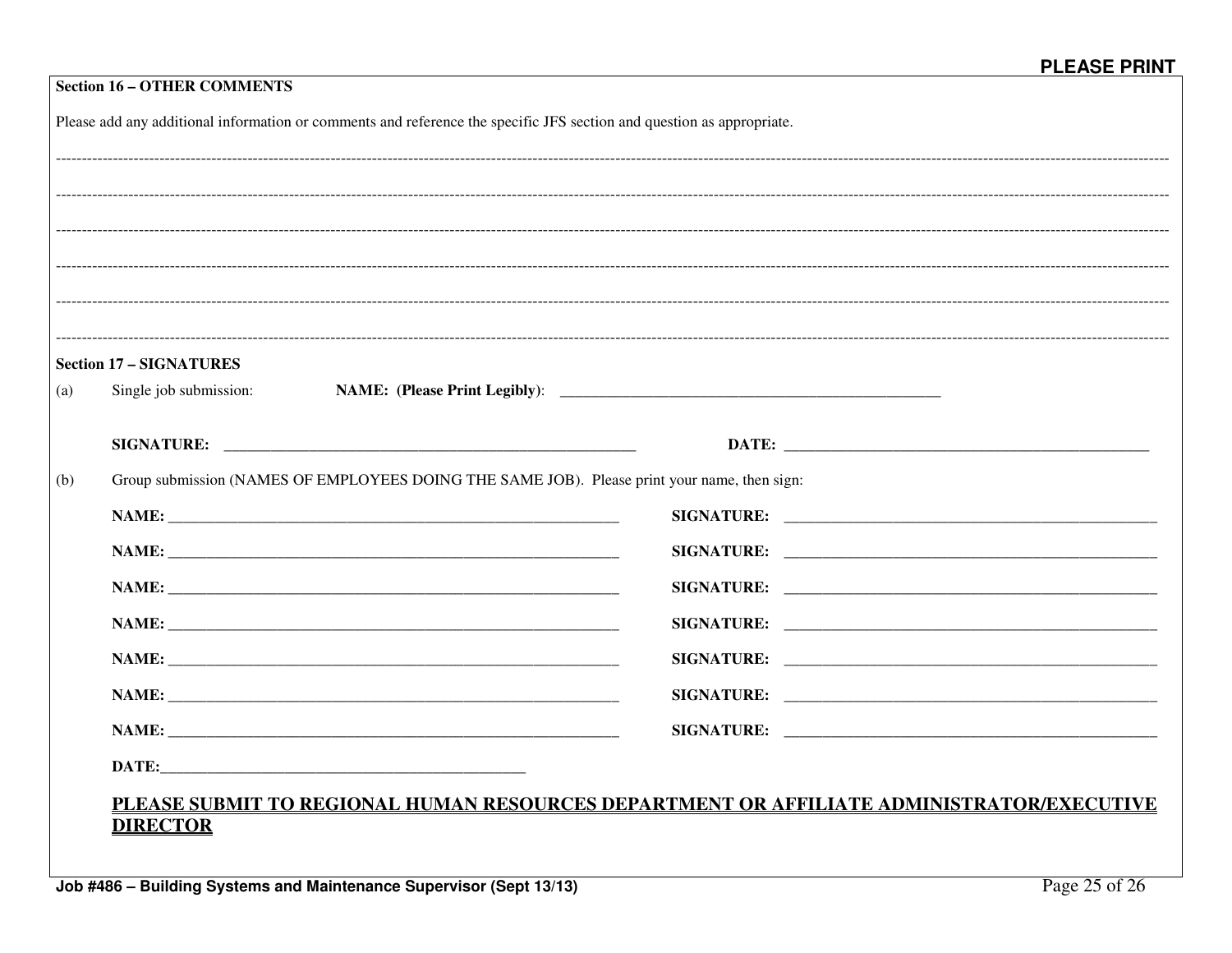| Section 18 - OUT-OF-SCOPE SUPERVISOR'S COMMENTS |                                                                                                                       |  |  |  |
|-------------------------------------------------|-----------------------------------------------------------------------------------------------------------------------|--|--|--|
|                                                 | Please add any additional information or comments and reference the specific JFS section and question as appropriate. |  |  |  |
|                                                 |                                                                                                                       |  |  |  |
|                                                 |                                                                                                                       |  |  |  |
|                                                 |                                                                                                                       |  |  |  |
|                                                 |                                                                                                                       |  |  |  |
|                                                 |                                                                                                                       |  |  |  |
|                                                 |                                                                                                                       |  |  |  |
|                                                 |                                                                                                                       |  |  |  |
|                                                 |                                                                                                                       |  |  |  |
|                                                 |                                                                                                                       |  |  |  |
|                                                 |                                                                                                                       |  |  |  |
|                                                 |                                                                                                                       |  |  |  |
| Immediate Out-of-Scope Supervisor               |                                                                                                                       |  |  |  |
| Name: (Please print legibly)                    |                                                                                                                       |  |  |  |
| Signature:                                      |                                                                                                                       |  |  |  |
| Job Title:                                      |                                                                                                                       |  |  |  |
|                                                 |                                                                                                                       |  |  |  |
| Department:                                     |                                                                                                                       |  |  |  |
| Work Phone Number:                              |                                                                                                                       |  |  |  |
|                                                 |                                                                                                                       |  |  |  |
| E-Mail Address:                                 |                                                                                                                       |  |  |  |
| Date:                                           |                                                                                                                       |  |  |  |
|                                                 |                                                                                                                       |  |  |  |
|                                                 |                                                                                                                       |  |  |  |